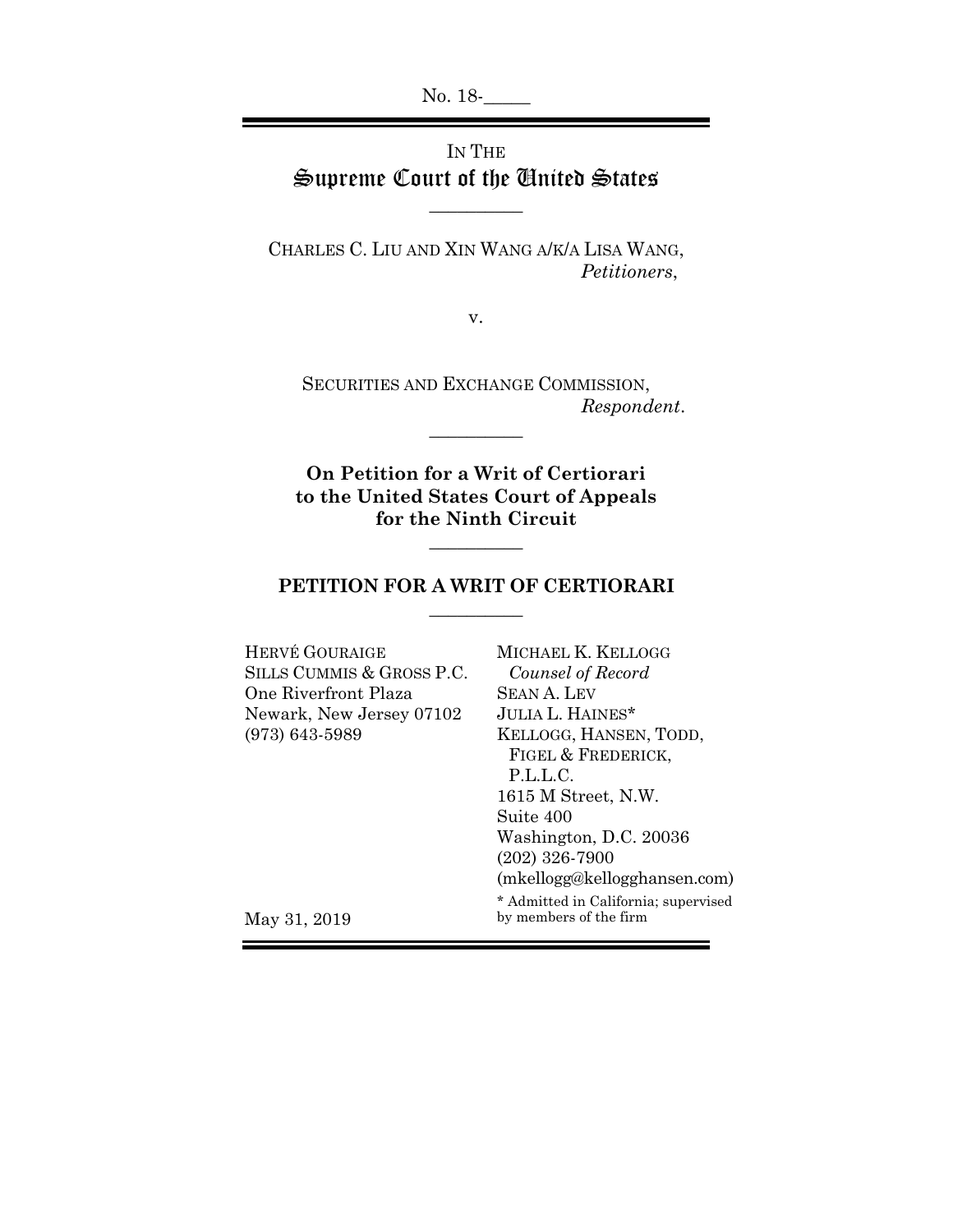# **QUESTION PRESENTED**

Whether the Securities and Exchange Commission may seek and obtain disgorgement from a court as "equitable relief" for a securities law violation even though this Court has determined that such disgorgement is a penalty.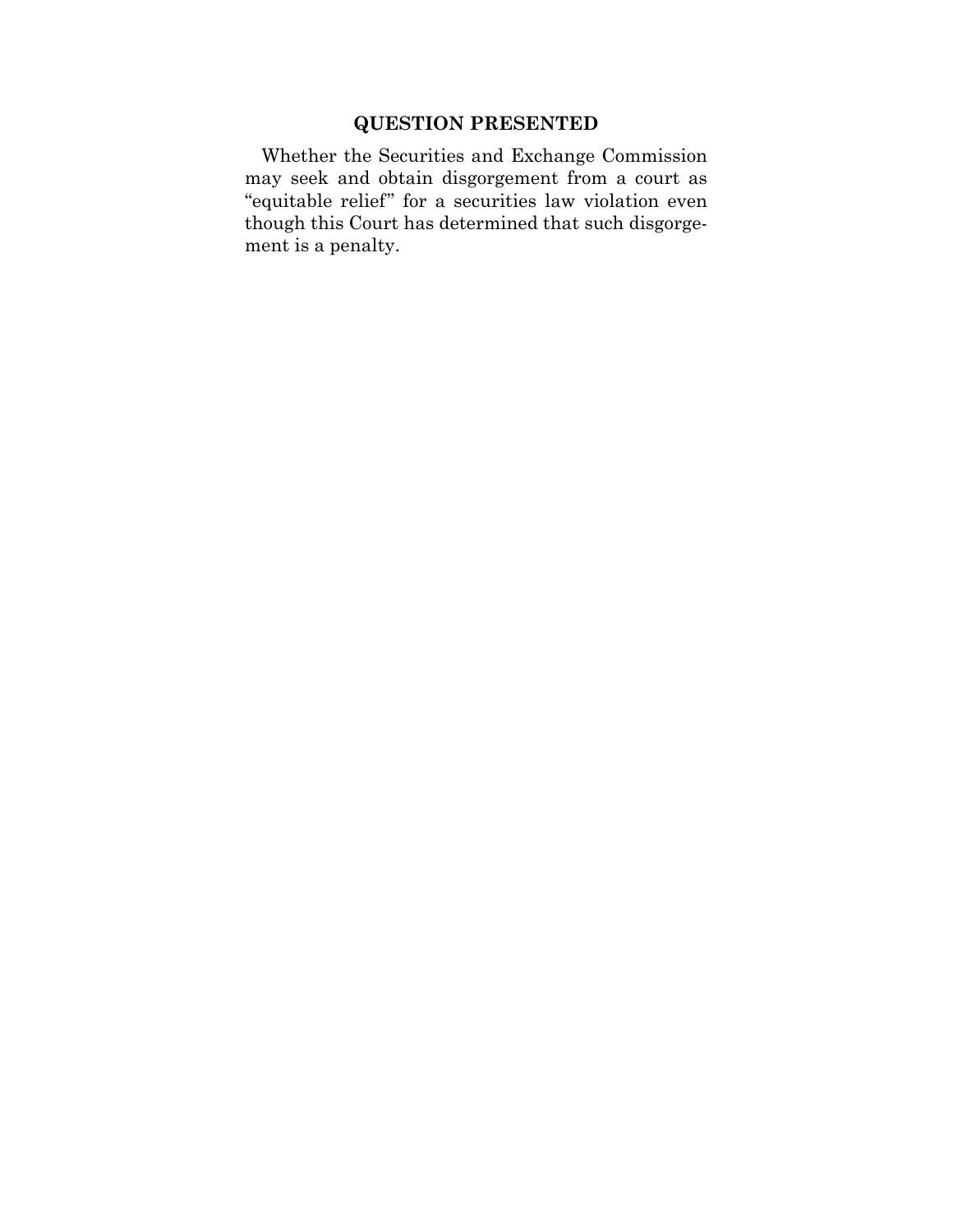## **PARTIES TO THE PROCEEDINGS**

Petitioners Charles C. Liu and Xin Wang a/k/a Lisa Wang were defendants in the district court proceedings and appellants in the court of appeals proceedings.

Respondent Securities and Exchange Commission was the plaintiff in the district court proceedings and the appellee in the court of appeals proceedings.

Beverly Proton Center, LLC f/k/a Los Angeles County Proton Therapy, LLC; Pacific Proton EB 5 Fund, LLC; and Pacific Proton Therapy Regional Center, LLC were defendants in the district court proceedings but did not participate in the court of appeals proceedings.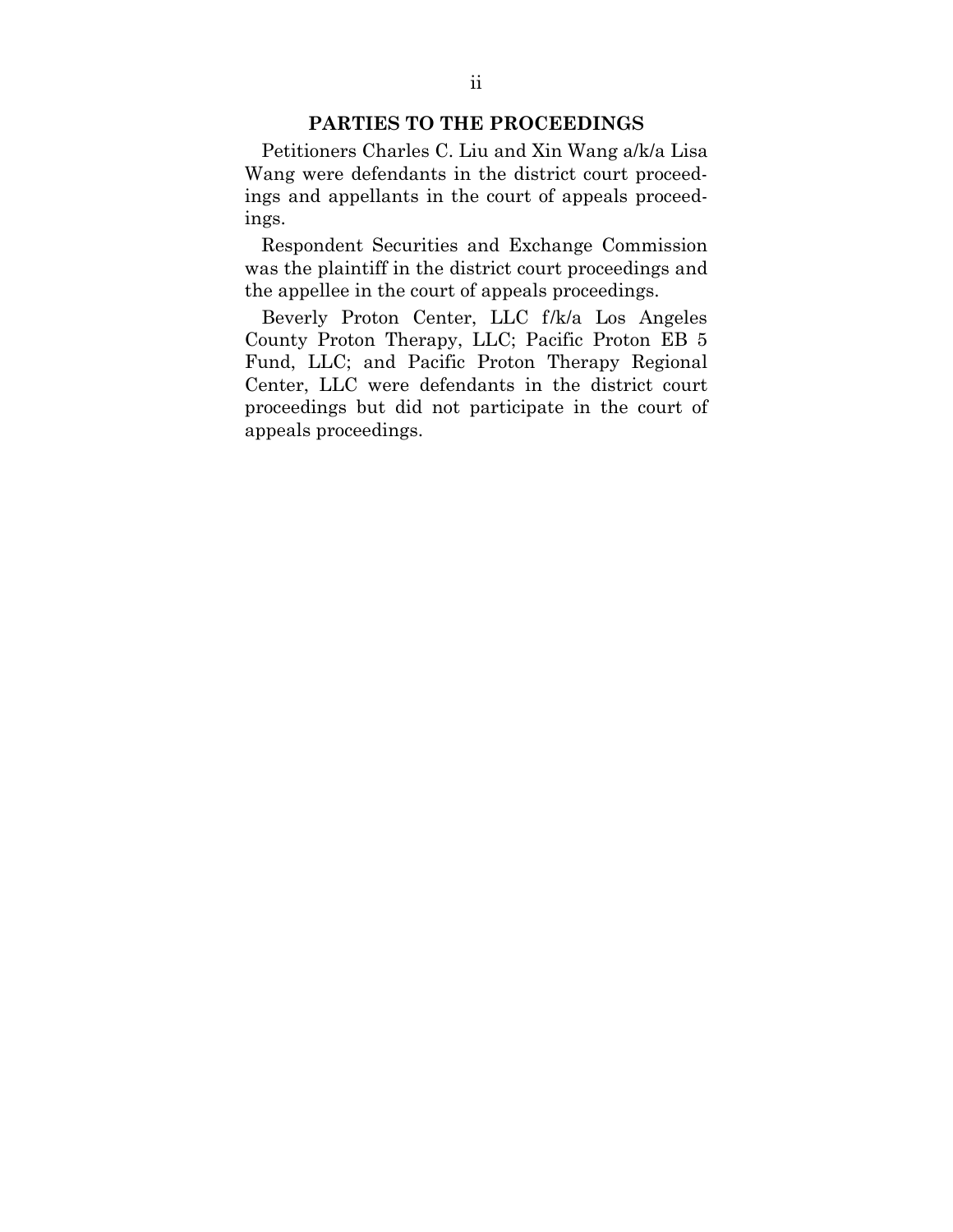# **TABLE OF CONTENTS**

| 637 A<br>. .<br>. . |  |
|---------------------|--|
|                     |  |

| PARTIES TO THE PROCEEDINGS                                                                                                                                                               |
|------------------------------------------------------------------------------------------------------------------------------------------------------------------------------------------|
|                                                                                                                                                                                          |
|                                                                                                                                                                                          |
|                                                                                                                                                                                          |
| STATUTORY PROVISIONS INVOLVED 1                                                                                                                                                          |
|                                                                                                                                                                                          |
|                                                                                                                                                                                          |
|                                                                                                                                                                                          |
|                                                                                                                                                                                          |
| <b>REASONS FOR GRANTING THE PETITION 8</b>                                                                                                                                               |
| I. WHETHER THE SEC MAY OBTAIN<br>DISGORGEMENT IS AN IMPORTANT<br>AND RECURRING QUESTION ON<br>EXISTING LOWER COURT<br>WHICH<br>PRECEDENT IS INCOMPATIBLE<br>WITH THIS COURT'S ANALYSIS 8 |
| A. Congress Did Not Authorize Disgorge-                                                                                                                                                  |
| B. The SEC Routinely Relies on "Equita-<br>ble" Disgorgement To Collect Billions<br>of Dollars in Unauthorized Penalties  13                                                             |
| II. CIRCUIT COURTS NEED GUIDANCE                                                                                                                                                         |
| A. Circuit Courts Have Struggled To<br>Align Their Precedents with this                                                                                                                  |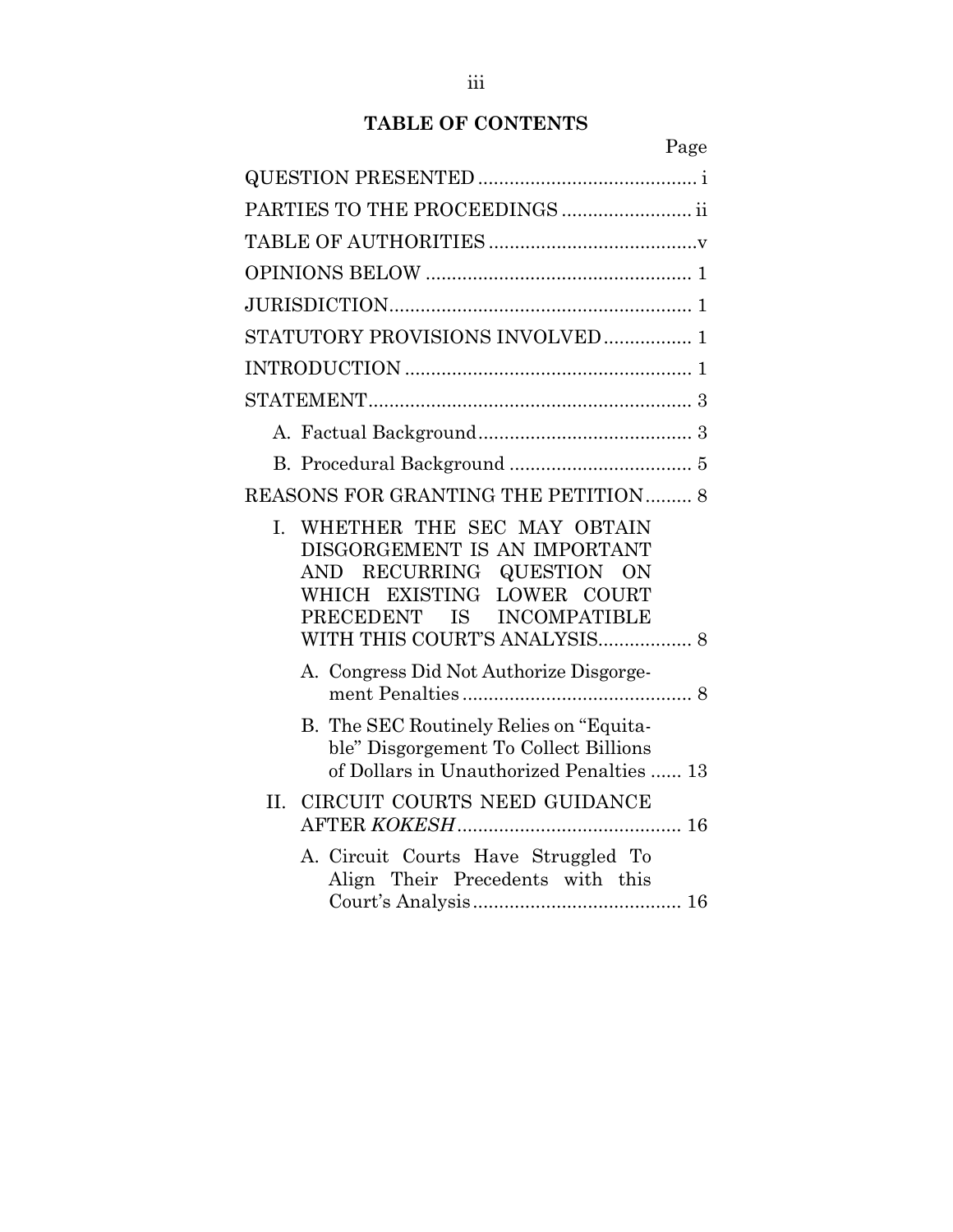| B. Numerous Other Agencies Seek<br>"Equitable Disgorgement" 19                                                                                                                                                                                     |
|----------------------------------------------------------------------------------------------------------------------------------------------------------------------------------------------------------------------------------------------------|
|                                                                                                                                                                                                                                                    |
| <b>APPENDIX:</b>                                                                                                                                                                                                                                   |
| Memorandum of the United States Court of<br>Appeals for the Ninth Circuit, SEC v. Liu, et al.,                                                                                                                                                     |
| Order Granting Plaintiff's Motion for Summary<br>Judgment Against Defendants Liu and Wang of<br>the United States District Court for the Central<br>District of California, SEC v. Liu, et al., No.<br>SACV 16-00974-CJC (AGRx) (Apr. 20, 2017) 9a |
| Final Judgment and Permanent Injunction as<br>to Defendants Liu and Wang of the United<br>States District Court for the Central District of<br>California, SEC v. Liu, et al., No. SACV 16-                                                        |
| Order of the United States Court of Appeals for<br>the Ninth Circuit Denying Rehearing, $SEC \, v.$<br>Liu, et al., No. 17-55849 (Jan. 3, 2019)  65a                                                                                               |
| <b>Statutory Provisions Involved:</b>                                                                                                                                                                                                              |
| Securities Act of 1933, 15 U.S.C. § 77a et seq.:                                                                                                                                                                                                   |
|                                                                                                                                                                                                                                                    |
|                                                                                                                                                                                                                                                    |
|                                                                                                                                                                                                                                                    |
| Securities Exchange Act of 1934, 15 U.S.C.<br>§ 78a et seq.:                                                                                                                                                                                       |
|                                                                                                                                                                                                                                                    |
| Letter from Supreme Court Clerk regarding<br>grant of extension of time for filing a petition<br>for a writ of certiorari (Mar. 22, 2019) 76a                                                                                                      |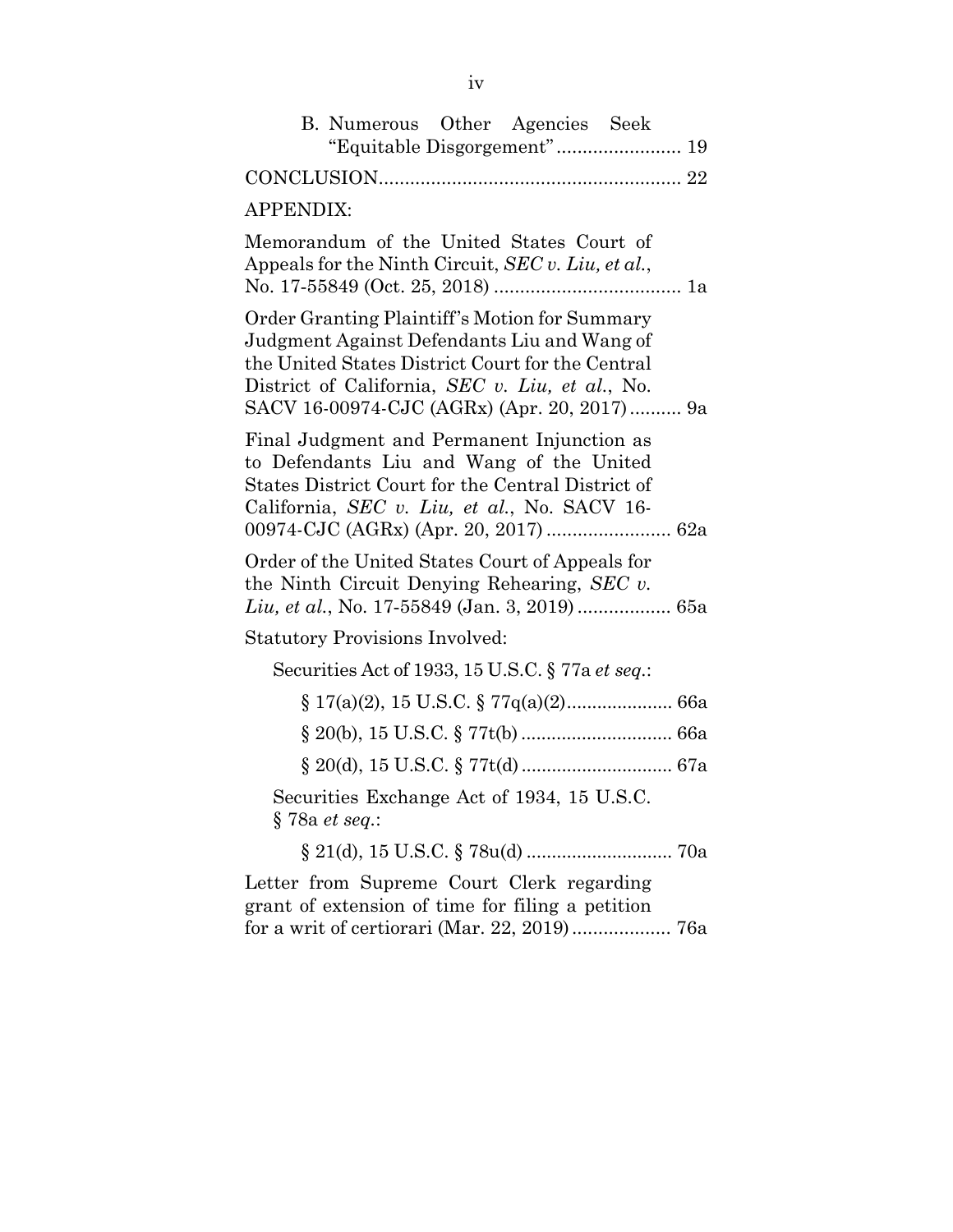# **TABLE OF AUTHORITIES**

| Page                                                                                    |
|-----------------------------------------------------------------------------------------|
| <b>CASES</b>                                                                            |
| Beals v. Washington Int'l, Inc., 386 A.2d 1156                                          |
| CFPB v. Gordon, 819 F.3d 1179 (9th Cir. 2016),                                          |
| $CFTC v.$ Co Petro Mktg. Grp., Inc., 680 F.2d 573                                       |
| FERC v. Powhatan Energy Fund, LLC, 345 F.<br>Supp. 3d 682 (E.D. Va. 2018), appeal pend- |
| FTC v. AMG Capital Mgmt., LLC, 910 F.3d 417                                             |
| FTC v. Commerce Planet, Inc., 815 F.3d 593                                              |
| FTC v. LoanPointe, LLC, 525 F. App'x 696                                                |
| Gabelli v. SEC, 568 U.S. 442 (2013)  18                                                 |
| <i>Hateley v. SEC</i> , 8 F.3d 653 (9th Cir. 1993) 17                                   |
| Hecht Co. v. Bowles, 321 U.S. 321 (1944)  10                                            |
| <i>Hinck v. United States, 550 U.S. 501 (2007) 10</i>                                   |
| Kokesh v. SEC, 137 S. Ct. 1635 (2017)2, 3, 6, 7,<br>8, 9, 11, 12,<br>13, 16, 18, 19     |
| Mertens v. Hewitt Assocs., 508 U.S. 248 (1993) 10                                       |
| Miller v. Gammie, 335 F.3d 889 (9th Cir. 2003) 7                                        |
| Osborn v. Griffin, 865 F.3d 417 (6th Cir. 2017) 3, 19                                   |
| Porter v. Warner Holding Co., 328 U.S. 395                                              |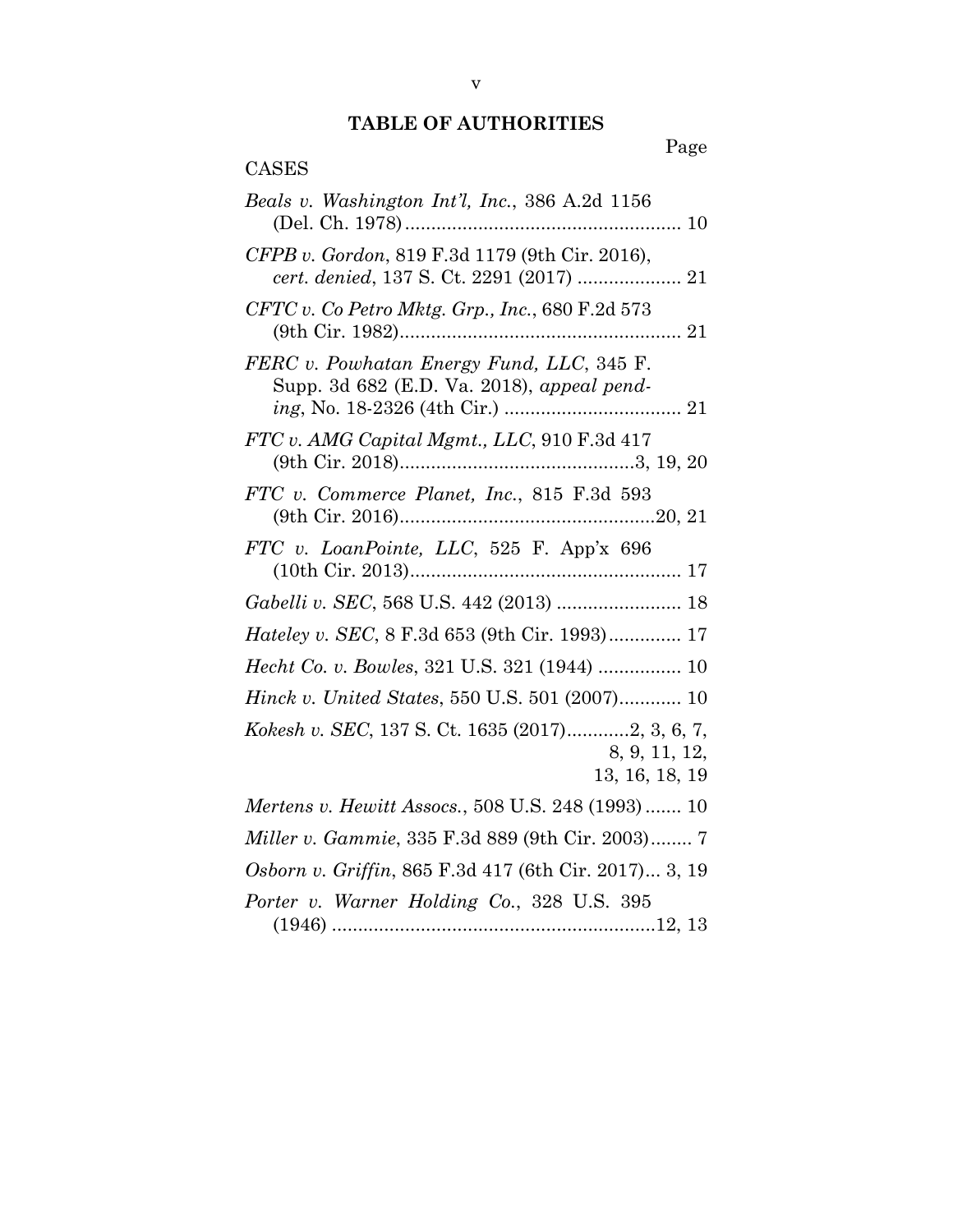| Rowe v. Maremont Corp., 850 F.2d 1226 (7th Cir.                                                                                                                          |
|--------------------------------------------------------------------------------------------------------------------------------------------------------------------------|
| Saad v. SEC, 873 F.3d 297 (D.C. Cir. 2017) 3, 18                                                                                                                         |
| Sandoz Inc. v. Amgen Inc., 137 S. Ct. 1664                                                                                                                               |
| SEC v. Ahmed, 343 F. Supp. 3d 16 (D. Conn.                                                                                                                               |
| SEC v. Banner Fund Int'l, 211 F.3d 602                                                                                                                                   |
| SEC v. Blatt, 583 F.2d 1325 (5th Cir. 1978) 17                                                                                                                           |
| SEC v. Cavanagh, 445 F.3d 105 (2d Cir. 2006) 16                                                                                                                          |
| SEC v. Clark, 915 F.2d 439 (9th Cir. 1990) 2, 11                                                                                                                         |
| SEC v. Contorinis, 743 F.3d 296 (2d Cir. 2014)  2,<br>11, 17                                                                                                             |
| SEC v. First City Fin. Corp., 890 F.2d 1215                                                                                                                              |
| $SEC v. Fischbach Corp., 133 F.3d 170 (2d Cir.$                                                                                                                          |
| SEC v. Hall, 759 F. App'x 877 (11th Cir. 2019) 19                                                                                                                        |
| <i>SEC v. Huffman</i> , 996 F.2d 800 (5th Cir. 1993)  16                                                                                                                 |
| SEC v. Jammin Java Corp., No. 2:15-cv-08921<br>SVW (MRWx), 2017 WL 4286180 (C.D.<br>Cal. Sept. 14, 2017), aff'd sub nom. SEC v.<br>Weaver, No. 17-56423, 2019 WL 2024360 |
| SEC v. Lund, 570 F. Supp. 1397 (C.D. Cal.<br>1983)<br>12                                                                                                                 |
| <i>SEC v. MacDonald, 699 F.2d 47 (1st Cir. 1983) 17</i>                                                                                                                  |
| SEC v. Merchant Capital, LLC, 486 F. App'x 93                                                                                                                            |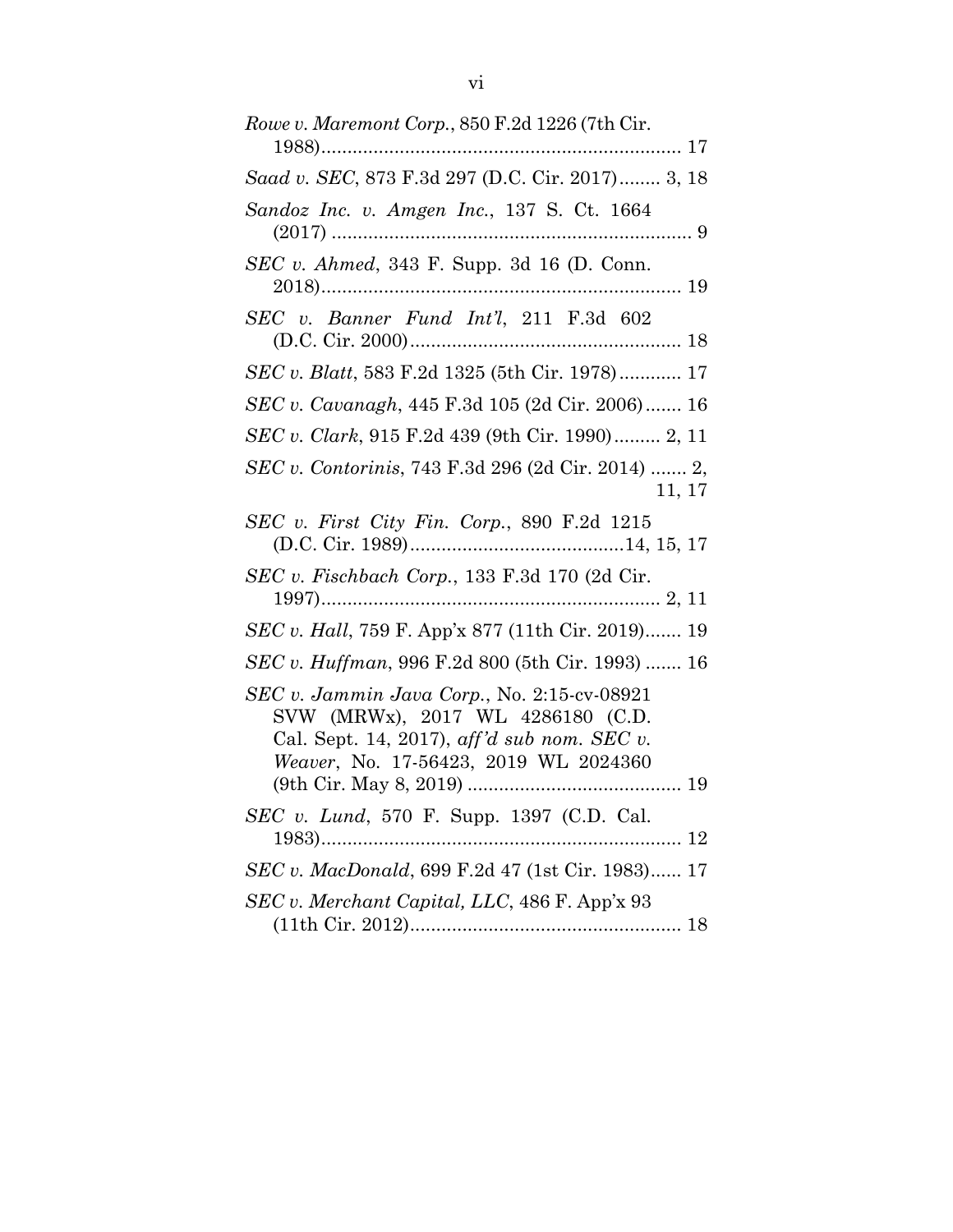| SEC v. Metter, 706 F. App'x 699 (2d Cir. 2017) 19                                                                                        |
|------------------------------------------------------------------------------------------------------------------------------------------|
| <i>SEC v. Pardue, 367 F. Supp. 2d 773 (E.D. Pa.</i>                                                                                      |
|                                                                                                                                          |
| SEC v. Rind, 991 F.2d 1486 (9th Cir. 1993)  14                                                                                           |
| SEC v. Sargent, 329 F.3d 34 (1st Cir. 2003) 18                                                                                           |
| SEC v. Teo, 746 F.3d 90 (3d Cir. 2014) 17                                                                                                |
| SEC v. Texas Gulf Sulphur Co.:                                                                                                           |
| 312 F. Supp. 77 (S.D.N.Y. 1970), aff'd in<br>part, rev'd and remanded in part, 446 F.2d                                                  |
|                                                                                                                                          |
| SEC v. Warde, 151 F.3d 42 (2d Cir. 1998) 11                                                                                              |
| SEC v. Whittemore, 659 F.3d 1 (D.C. Cir. 2011) 15                                                                                        |
| Stevens v. Gladding, 58 U.S. (17 How.) 447                                                                                               |
| Texas Advanced Optoelectronic Sols., Inc. v.<br>Renesas Elecs. Am., Inc., 895 F.3d 1304<br>(Fed. Cir. 2018), petition for cert. pending, |
| Tull v. United States, 481 U.S. 412 (1987) 10, 12                                                                                        |
|                                                                                                                                          |
| United States v. Accolade Constr. Grp., Inc.,<br>No. 15 Civ. 5855 (JCF), 2017 WL 2271462                                                 |
| United States v. Lane Labs-USA Inc., 427 F.3d                                                                                            |
| United States v. Universal Mgmt. Servs., Inc.,                                                                                           |
| Zacharias v. SEC, 569 F.3d 458 (D.C. Cir. 2009) 18                                                                                       |
| Ziglar v. Abbasi, 137 S. Ct. 1843 (2017)  10                                                                                             |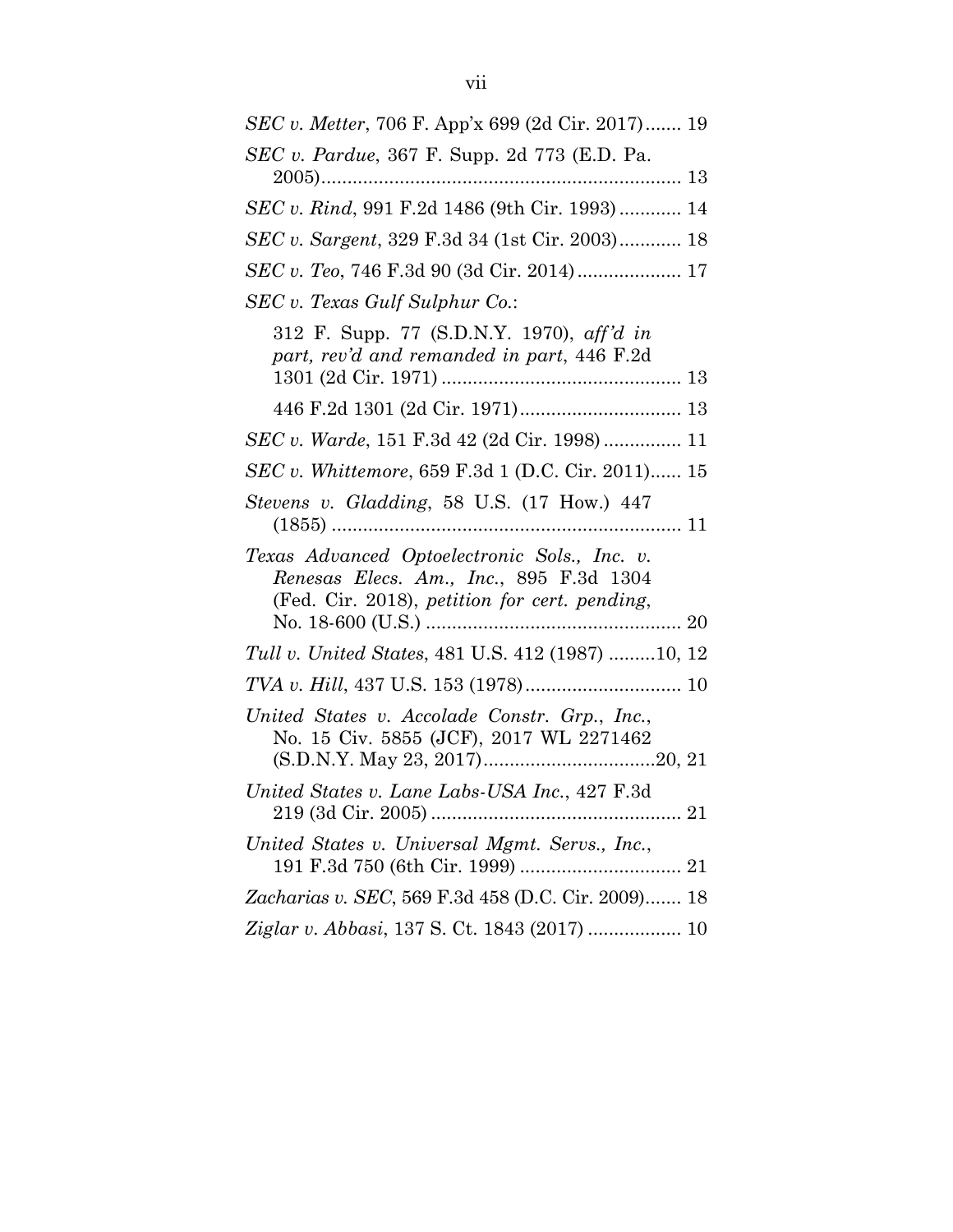| CONSTITUTION, STATUTES, AND REGULA-<br><b>TIONS</b>               |
|-------------------------------------------------------------------|
|                                                                   |
| Federal Food, Drug, and Cosmetic Act, 21 U.S.C.                   |
| Federal Trade Commission Act, 15 U.S.C. § 41                      |
|                                                                   |
| Securities Act of 1933, 15 U.S.C. § 77a et seq.  1                |
|                                                                   |
|                                                                   |
|                                                                   |
|                                                                   |
|                                                                   |
| Securities Enforcement Remedies and Penny                         |
| Stock Reform Act of 1990, Pub. L. No. 101-<br>429, 104 Stat. 931: |
|                                                                   |
|                                                                   |
| Securities Exchange Act of 1934, 15 U.S.C.                        |
|                                                                   |
|                                                                   |
|                                                                   |
|                                                                   |
|                                                                   |
|                                                                   |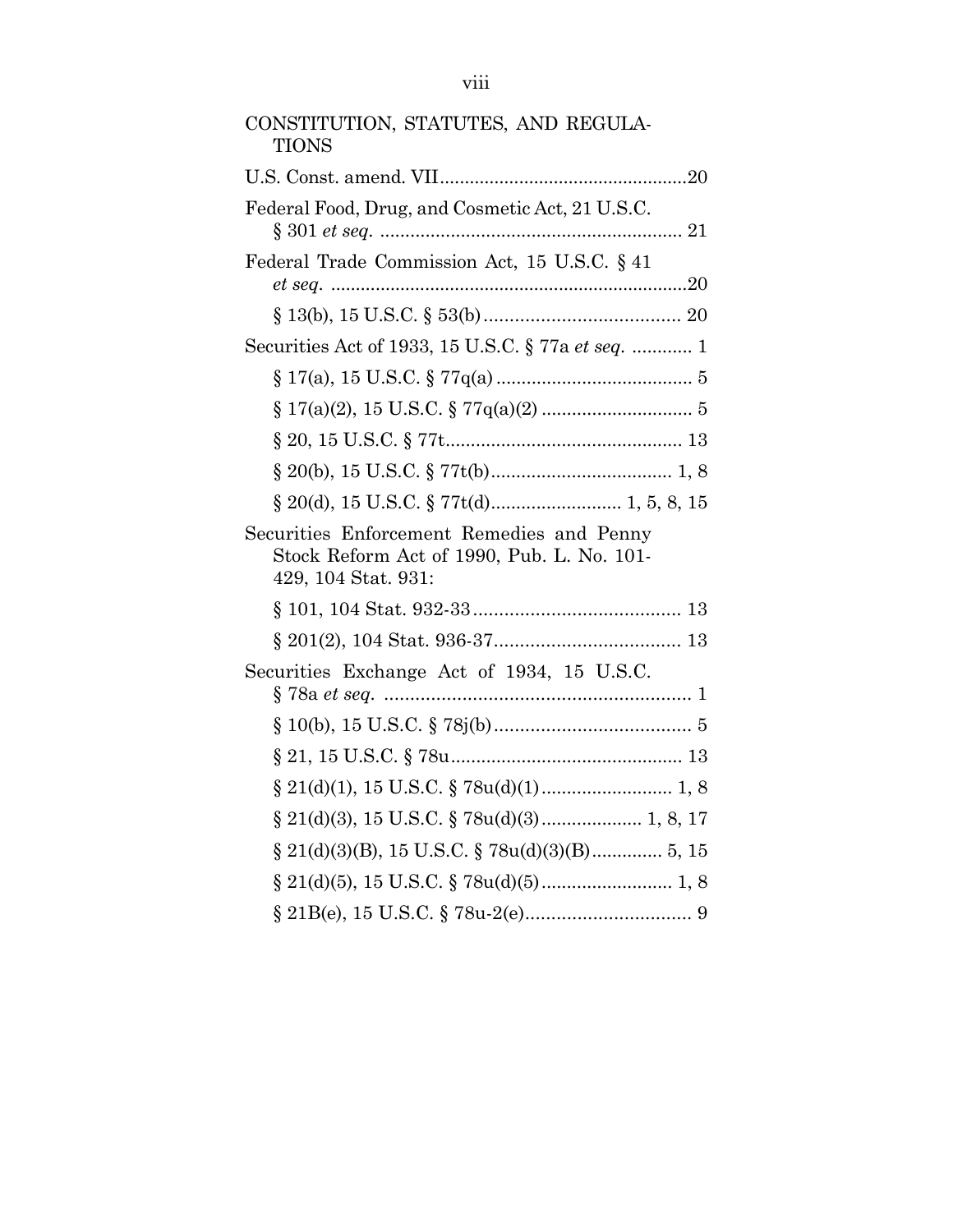| 17 C.F.R.: |  |
|------------|--|
|            |  |
|            |  |
|            |  |

### LEGISLATIVE MATERIALS

*Testimony on the EB-5 Immigrant Investor Program by Stephen L. Cohen, Associate Director, Division of Enforcement, U.S. Securities and Exchange Commission, Before the Committee on the Judiciary, United States Senate* (Feb. 2, 2016), *available at* https://www.judiciary.senate.gov/imo/media/ doc/02-02-17%20Cohen%20Testimony.pdf ........... 4

# ADMINISTRATIVE MATERIALS

Fed. Trade Comm'n, Statement of the Commission, *Withdrawal of the Commission's Policy Statement on Monetary Equitable Remedies in Competition Cases* (July 31, 2012), *available at* https://www.ftc.gov/system/files/ documents/public\_statements/296171/120731 commstmt-monetaryremedies.pdf ....................... 21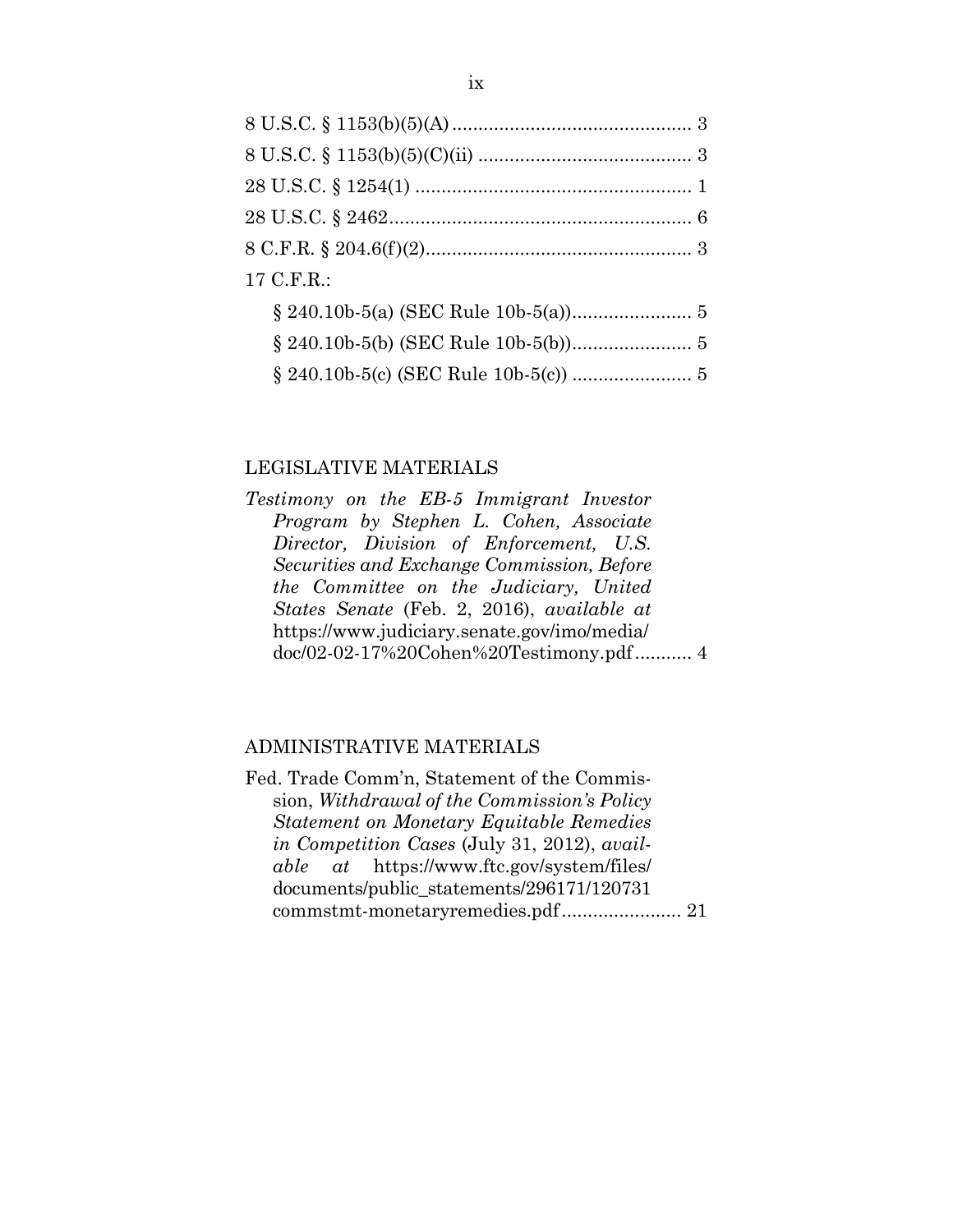Securities & Exch. Comm'n:

| 2018 Annual Report, available at https://<br>www.sec.gov/files/enforcement-annual-report-                                                                                                                                                    |       |
|----------------------------------------------------------------------------------------------------------------------------------------------------------------------------------------------------------------------------------------------|-------|
| Court Orders \$1 Billion Judgment Against<br>Operators of Woodbridge Ponzi Scheme<br><i>Targeting Retail Investors, Press Release</i><br>2019-3 (Jan. 28, 2019), <i>available at https://</i><br>www.sec.gov/news/press-release/2019-3 14-15 |       |
| Steven Peikin, Remedies and Relief in SEC<br><i>Enforcement Actions</i> (Oct. 3, 2018), avail-<br><i>able at</i> https://www.sec.gov/news/speech/                                                                                            |       |
| Report Pursuant to Section 308(c) of the<br>Sarbanes Oxley Act of 2002 (2003), available<br><i>at</i> https://www.sec.gov/news/studies/sox308                                                                                                |       |
| U.S. Dep't of State, Report of the Visa Office<br>2018 (2018), available at https://travel.state.<br>gov/content/travel/en/legal/visa-law0/visa-<br>statistics/annual-reports/report-of-the-visa-                                            | $3-4$ |

# OTHER MATERIALS

| Stephen M. Bainbridge, Kokesh Footnote Three |  |
|----------------------------------------------|--|
| Notwithstanding: The Future of the Dis-      |  |
| gorgement Penalty in SEC Cases, 56 Wash.     |  |
|                                              |  |
| Francesco A. DeLuca, Sheathing Restitution's |  |
| Dagger Under the Securities Acts: Why        |  |
| Federal Courts Are Powerless to Order        |  |
| Disgorgement in SEC Proceedings, 33 Rev.     |  |
| Banking & Fin. L. 899 (2014) 16, 20          |  |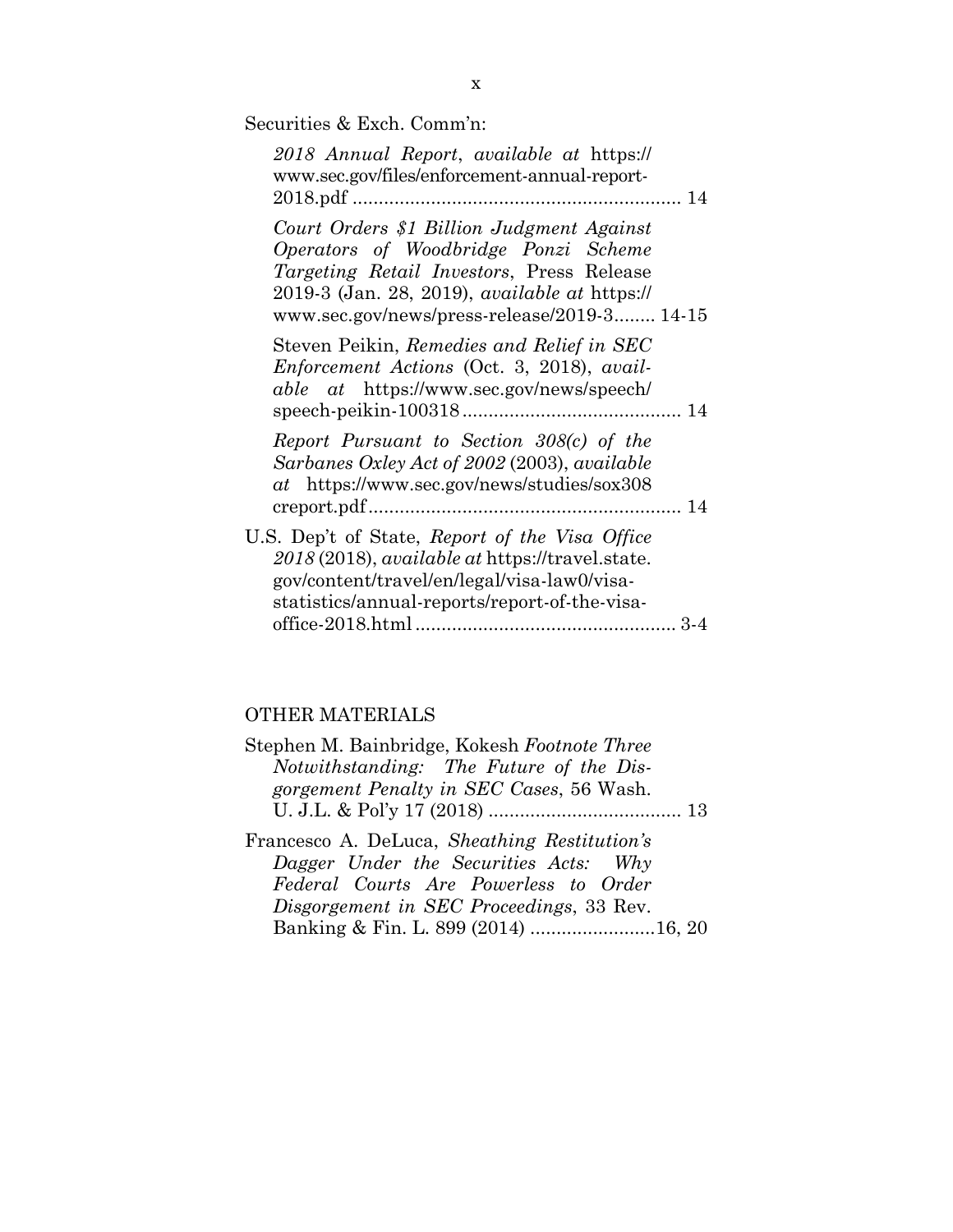| Dan B. Dobbs & Caprice L. Roberts, Law of                                                                                                                                       |
|---------------------------------------------------------------------------------------------------------------------------------------------------------------------------------|
| James Tyler Kirk, Deranged Disgorgement,<br>8 J. Bus. Entrepreneurship & L. 131 (2014)  13                                                                                      |
| Oral Arg. Tr., <i>Kokesh v. SEC</i> , 137 S. Ct. 1635                                                                                                                           |
| George P. Roach:                                                                                                                                                                |
| A Default Rule of Omnipotence: Implied<br>Jurisdiction and Exaggerated Remedies in<br><i>Equity for Federal Agencies</i> , 12 Fordham J.<br>Corp. & Fin. L. 1 (2007) 16, 18, 20 |
| Counter-Restitution for Monetary Remedies<br><i>in Equity</i> , 68 Wash. & Lee L. Rev. 1271                                                                                     |
| Verity Winship & Jennifer K. Robbennolt,<br>An Empirical Study of Admissions in SEC<br><i>Settlements</i> , 60 Ariz. L. Rev. 1 (2018) 15                                        |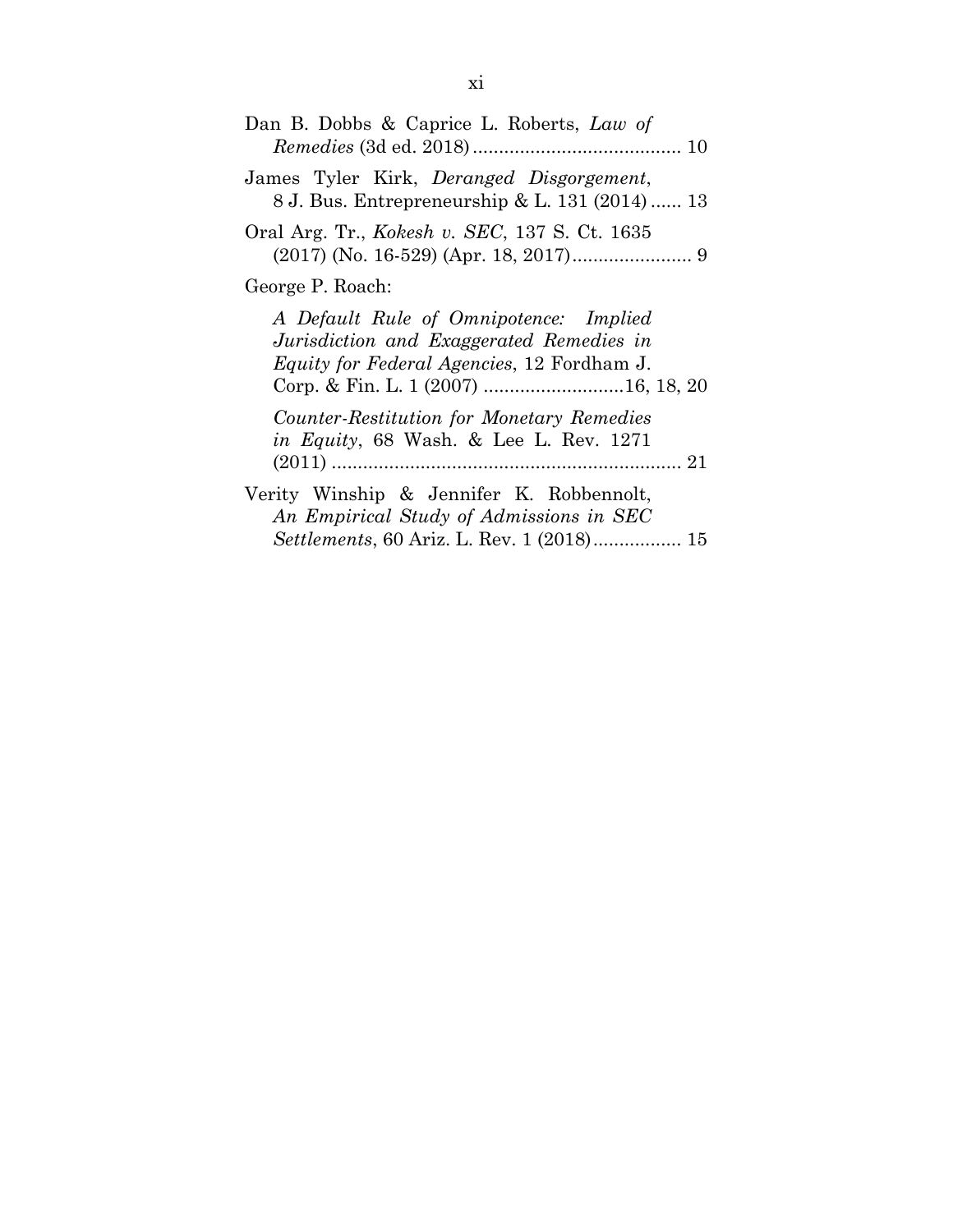Petitioners Charles C. Liu and Xin Wang a/k/a Lisa Wang petition for a writ of certiorari to review the judgment of the United States Court of Appeals for the Ninth Circuit in this case.

#### **OPINIONS BELOW**

The memorandum opinion of the court of appeals (App. 1a-8a) is unpublished but is available at 754 F. App'x 505. The order of the district court granting plaintiff's motion for summary judgment (App. 9a-61a) is reported at 262 F. Supp. 3d 957.

#### **JURISDICTION**

The court of appeals entered its judgment on October 25, 2018, and denied a petition for rehearing on January 3, 2019 (App. 65a). On March 22, 2019, Justice Kagan extended the time for filing a petition for a writ of certiorari to and including May 31, 2019. App. 76a. The jurisdiction of this Court is invoked under 28 U.S.C. § 1254(1).

### **STATUTORY PROVISIONS INVOLVED**

Relevant provisions of the Securities Act of 1933, 15 U.S.C. § 77a *et seq.*, and the Securities Exchange Act of 1934, 15 U.S.C. § 78a *et seq.*, are reproduced at App. 66a-75a.

#### **INTRODUCTION**

This case presents an open and frequently litigated question about the authority of the Securities and Exchange Commission ("SEC") to seek and obtain disgorgement in federal court as a penalty for securities law violations.

The SEC sued petitioners in federal district court for violating the securities laws. By statute, the SEC may obtain only injunctive relief, equitable relief, or civil monetary penalties in such cases. *See* 15 U.S.C. §§ 77t(b), (d), 78u(d)(1), (3), (5). The SEC nevertheless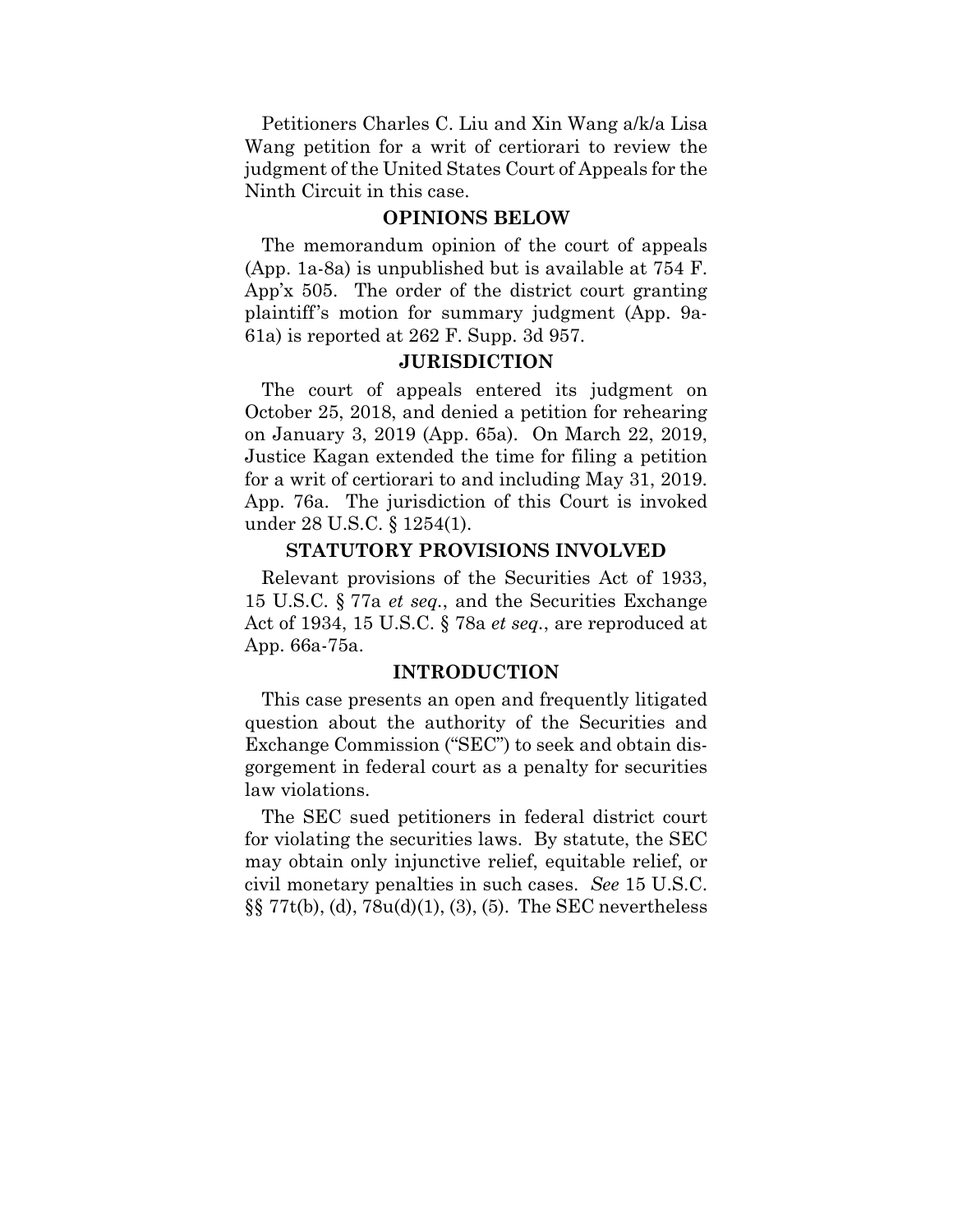asked the district court to order disgorgement to the agency of all the funds petitioners raised from investors. *See* Proposed Final Judgment at 3, *SEC v. Liu*, No. SACV 16-00974-CJC, ECF #220-2 (C.D. Cal. Feb. 8, 2017) ("*Liu* Proposed Final Judgment"). The district court ordered that relief, in addition to an injunction and the maximum statutory civil monetary penalty. A Ninth Circuit panel affirmed. Its decision makes clear that it did so because it believed itself bound by circuit precedent that pre-dated this Court's holding in *Kokesh v. SEC*, 137 S. Ct. 1635 (2017), that disgorgement to the SEC is a penalty.

In seeking such disgorgement here, the SEC was following a well-worn path. Since the 1970s, that agency has routinely piggybacked off its authority to ask for injunctions to seek massive disgorgement awards as a form of "equitable relief." Even after Congress authorized the SEC to seek civil monetary penalties in addition to injunctions, the agency continued to insist that courts can and should order defendants both to pay such monetary penalties *and*  to disgorge all funds they have received.

The lower courts have accepted the SEC's assertion that it may obtain "disgorgement" as an equitable remedy. Indeed, as in this case, they have done so even when a disgorgement award exceeds what the defendant unlawfully gained, *see*, *e.g.*, *SEC v. Contorinis*, 743 F.3d 296, 306 (2d Cir. 2014); *SEC v. Clark*, 915 F.2d 439, 454 (9th Cir. 1990), and even when the award is granted to the SEC instead of returned to the alleged victims, *see Kokesh*, 137 S. Ct. at 1644; *SEC v. Fischbach Corp.*, 133 F.3d 170, 176 (2d Cir. 1997).

These decisions cannot survive this Court's reasoning in *Kokesh*. Although this Court had no occasion,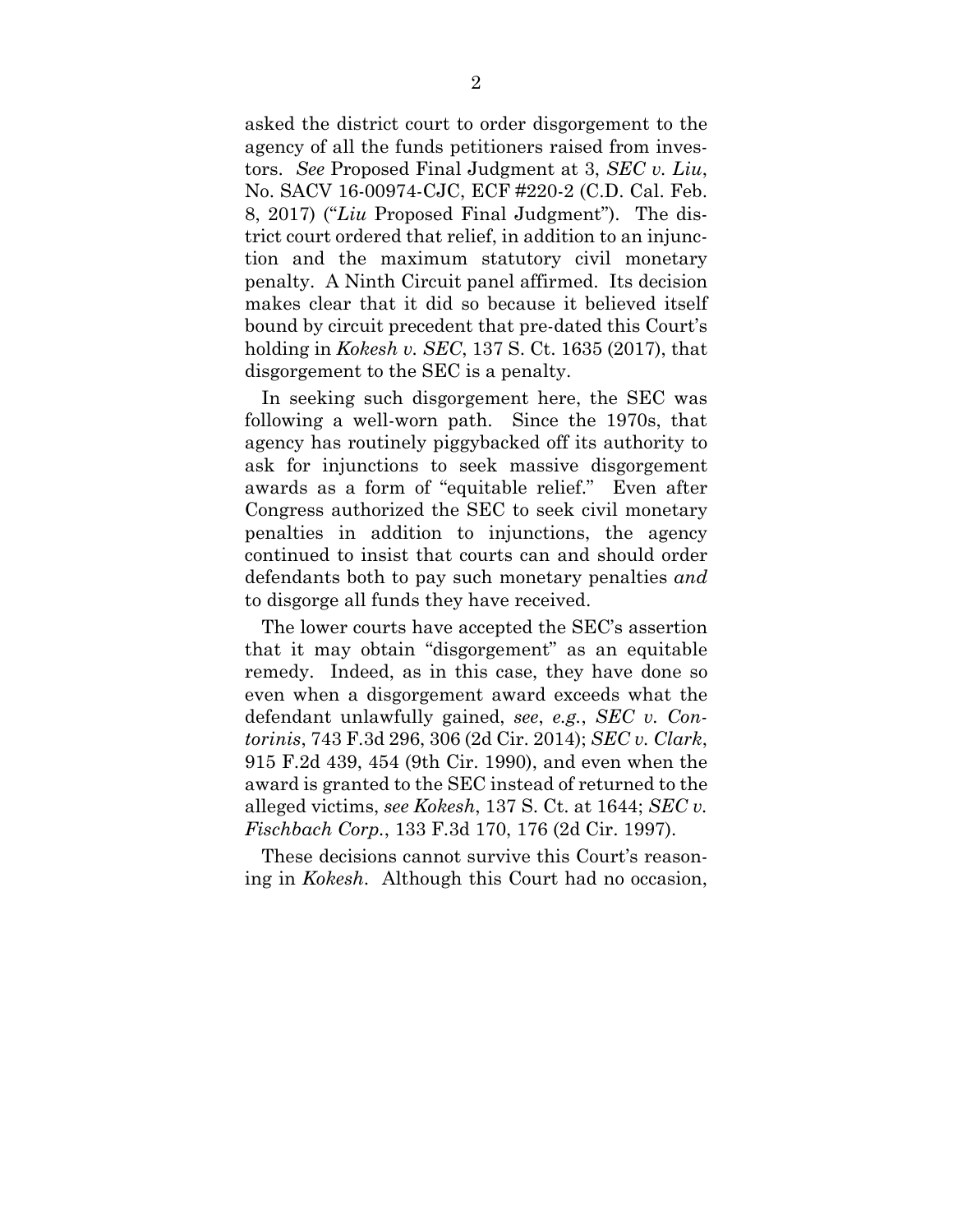and explicitly declined, to consider whether disgorgement could still be available as equitable relief, the identification of disgorgement as a penalty compels the answer. As then-Judge Kavanaugh noted, *Kokesh*  "overturned a line of cases . . . that had concluded that disgorgement was remedial and not punitive." *Saad v. SEC*, 873 F.3d 297, 305 (D.C. Cir. 2017) (Kavanaugh, J., concurring). Other judges have likewise read *Kokesh* to spell the end of "equitable" disgorgement. *See*, *e.g.*, *FTC v. AMG Capital Mgmt., LLC*, 910 F.3d 417, 429 (9th Cir. 2018) (O'Scannlain, J., specially concurring) (*Kokesh* "undermines a premise in our reasoning: that restitution under § 13(b) [of the Federal Trade Commission Act] is an 'equitable' remedy at all"); *Osborn v. Griffin*, 865 F.3d 417, 470 n.1 (6th Cir. 2017) (Merritt, J., dissenting) (suggesting that *Kokesh* foreclosed "equitable disgorgement").

The Court should grant certiorari to address the fundamental and frequently litigated issue that *Kokesh* raised, but did not reach, and to clarify and harmonize the law as to the availability of agency disgorgement in the absence of statutory authority*.* 

### **STATEMENT**

#### **A. Factual Background**

**1.** The EB-5 Immigrant Investor Program offers lawful permanent residence and an opportunity for citizenship to aliens who make a significant investment in a U.S. commercial enterprise. *See* 8 U.S.C.  $\S$  1153(b)(5)(A), (C)(ii); 8 C.F.R.  $\S$  204.6(f)(2).

Most individual investors seeking an EB-5 visa send their funds to "regional centers" that recruit investors and coordinate their contributions to enterprises that qualify under the program. *See* U.S. Dep't of State,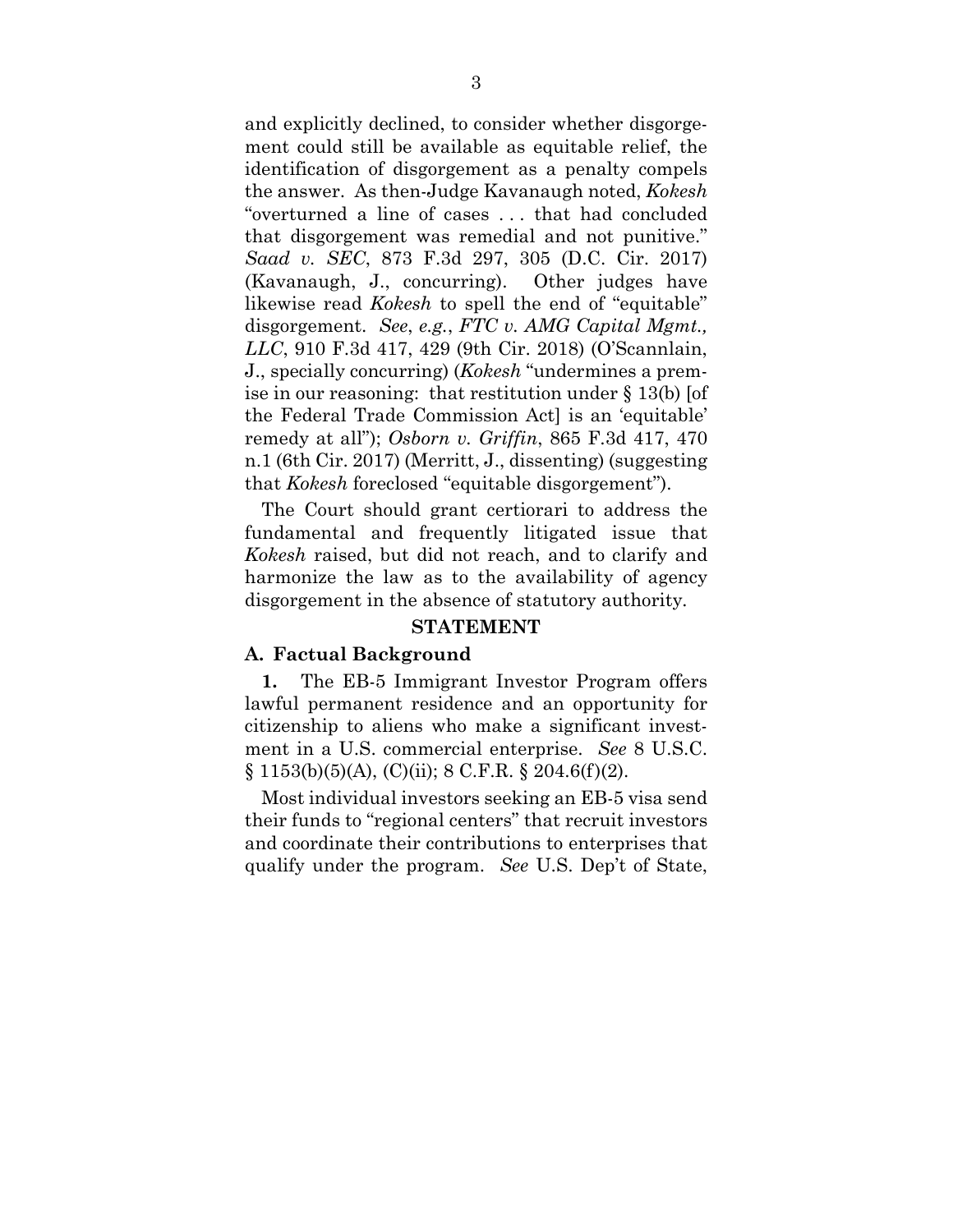*Report of the Visa Office 2018*, Table V (Pt. 3) (2018).1 Those individual contributions are treated as limitedpartnership interests under U.S. securities law and fall within the ambit of SEC regulations. *See Testimony on the EB-5 Immigrant Investor Program by Stephen L. Cohen, Associate Director, Division of Enforcement, U.S. Securities and Exchange Commission, Before the Committee on the Judiciary, United States Senate* (Feb. 2, 2016).2

**2.** Petitioners Charles C. Liu ("Liu") and Xin Wang ("Wang") operated an allegedly fraudulent EB-5 regional center, the Pacific Proton EB-5 Fund ("EB-5 Fund"), which used marketing companies to recruit Chinese investors seeking U.S. visas. The EB-5 Fund pooled the investments to sponsor a planned cancer treatment center, the Beverly Proton Center, LLC ("Beverly"), in California. The price for each unit in the fund was a \$500,000 investment in Beverly in addition to a \$45,000 administrative fee. Investors were told that the administrative fee and, at the sole discretion of the fund manager, the invested capital would be used to market and sell additional units. From October 2014 to April 2016, 50 individuals purchased units in the EB-5 Fund, generating \$24,712,217 in capital commitments and \$2,255,701 in administrative fees.

Construction on Beverly began in 2015, and petitioners hoped to raise the additional funds to complete

<sup>1</sup> *Available at* https://travel.state.gov/content/travel/en/legal/ visa-law0/visa-statistics/annual-reports/report-of-the-visa-office-2018.html.

<sup>2</sup> *Available at* https://www.judiciary.senate.gov/imo/media/ doc/02-02-17%20Cohen%20Testimony.pdf.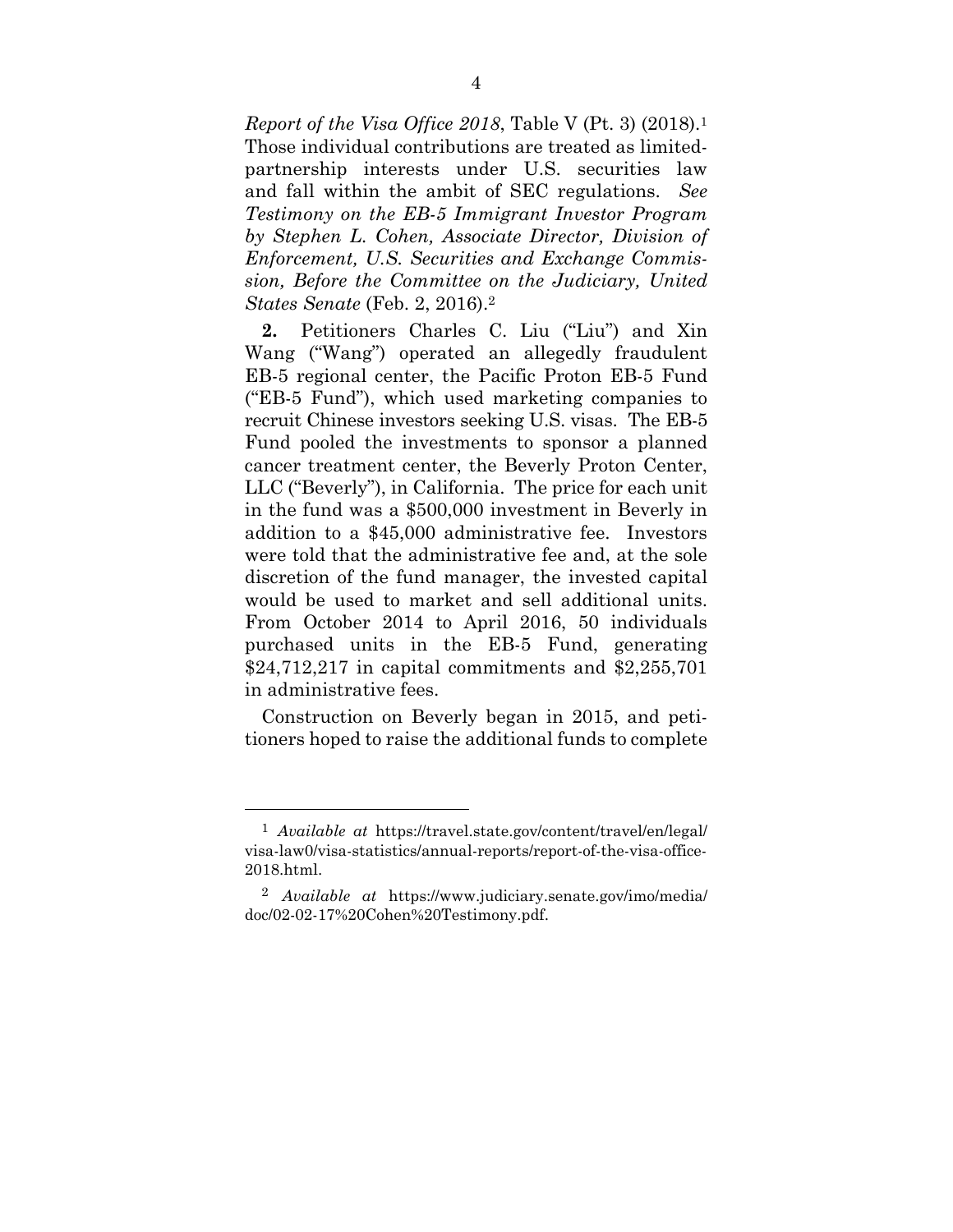the project through private equity. However, progress on Beverly stalled over internal management disputes.

#### **B. Procedural Background**

On May 26, 2016, the SEC sued petitioners, the EB-5 Fund, and Beverly in the Central District of California for allegedly defrauding investors. The SEC claimed that, despite telling investors their money would fund an enterprise that met the EB-5 program's requirements, petitioners misappropriated millions for personal use and funneled \$12.9 million to overseas marketers. The SEC brought claims under Section 17(a) of the Securities Act of 1933, 15 U.S.C. § 77q(a), Section 10(b) of the Securities Exchange Act of 1934, 15 U.S.C. § 78j(b), and SEC Rule 10b-5(a) and (c), 17 C.F.R. § 240.10b-5(a), (c). *See*  Compl. ¶ 8, *SEC v. Liu*, No. SACV 16-00974-CJC, ECF #1 (C.D. Cal. May 26, 2016) ("Compl."). Liu was also accused of violating SEC Rule 10b-5(b), 17 C.F.R. § 240.10b-5(b). *See* Compl. ¶ 8.

On April 20, 2017, the district court granted summary judgment to the SEC, holding that petitioners violated Section  $17(a)(2)$  of the Securities Act.<sup>3</sup> App. 9a-61a. The SEC sought a number of remedies.

First, the agency sought an injunction against petitioners participating in any additional EB-5 investments. The district court granted that relief. App. 34a-40a.

Second, the SEC sought civil monetary penalties from the steepest tier available under 15 U.S.C.  $\S 77t(d)$  and  $\S 78u(d)(3)(B)$ . The district court granted that request as well. It imposed a \$6,714,580 fine on

<sup>3</sup> Because the district court found that petitioners violated Section 17(a), it did not consider the SEC's remaining claims. App. 34a.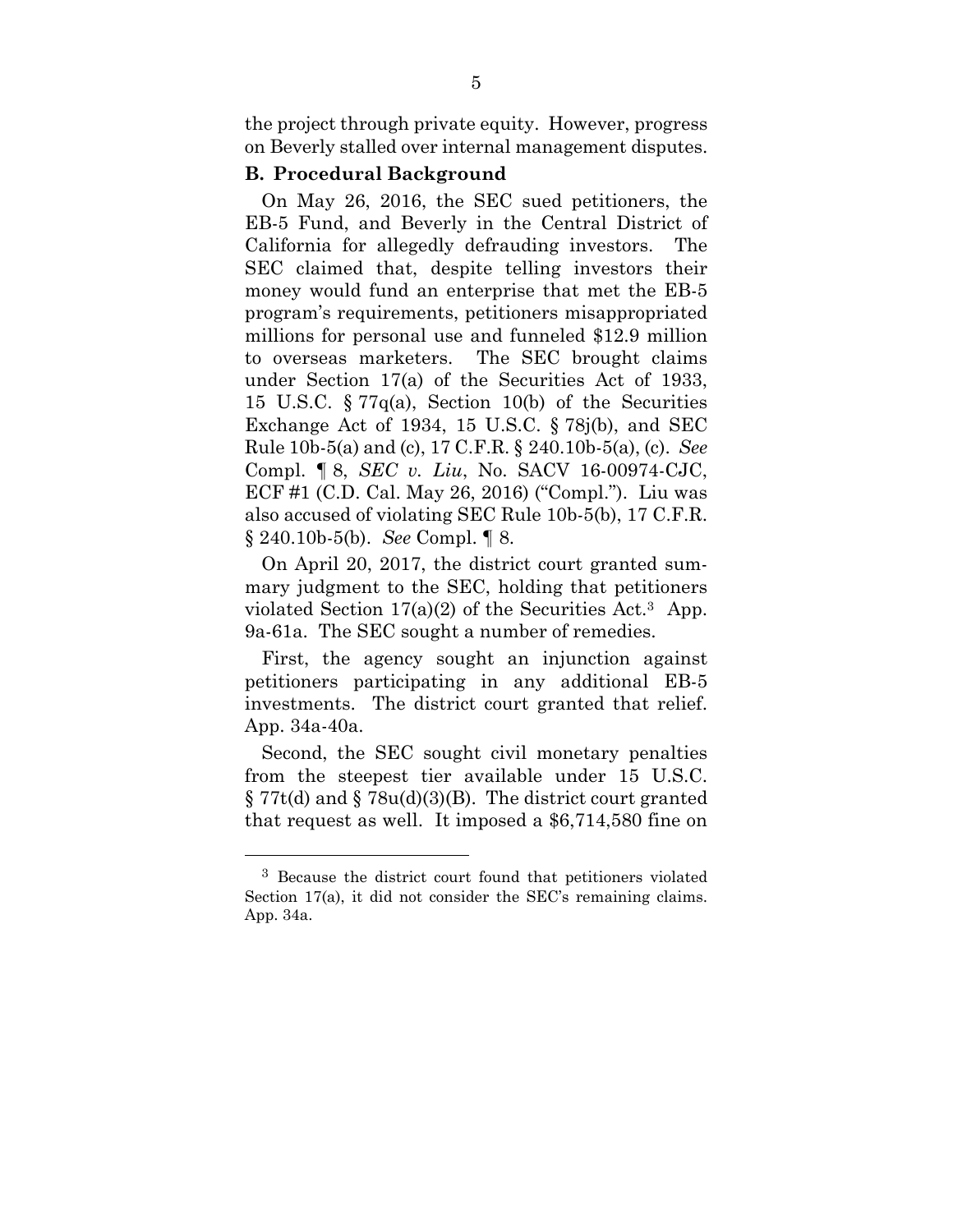Liu and a \$1,538,000 fine on Wang based on their direct personal gains from the investors. App. 41a-42a.

Finally, the SEC asked the district court to "[o]rder defendants to disgorge all funds received from their illegal conduct, together with prejudgment interest thereon, and to repatriate any funds or assets they caused to be sent overseas." Compl., Prayer for Relief § V. The SEC notably did not ask that those funds be awarded to the alleged victims of the scheme or represent how it would direct the money. In response to that request, Liu and Wang argued, among other things, that they should not be required to disgorge the nearly \$16 million spent on the EB-5 Fund's legitimate business expenses. *See* Defs.' Mem. of Points & Authorities in Opp. to Pl.'s Suppl. Br. Regarding Civil Penalties at 9-10, *SEC v. Liu*, No. SACV 16-00974- CJC, ECF #221 (C.D. Cal. Feb. 15, 2017). Offsetting the lease payments, construction costs, equipment manufacturing, marketing fees, and salaries would have reduced the award from \$26,440,304 to \$10,482,668. However, the district court ordered disgorgement of the full amount, without accounting for those expenses, and, consistent with the SEC's request, included no requirement that any of the money be returned to the alleged victims. *See* App. 40a-41a, 62a-64a.

Shortly before Liu and Wang appealed the district court's decision to the Ninth Circuit, this Court decided *Kokesh*. The Court there unanimously concluded that the statute of limitations in 28 U.S.C. § 2462, which applies to "any civil fine, penalty, or forfeiture," applied to disgorgements sought by the SEC because those qualified as "penalties." 137 S. Ct. at 1643-44. The Court reserved the question whether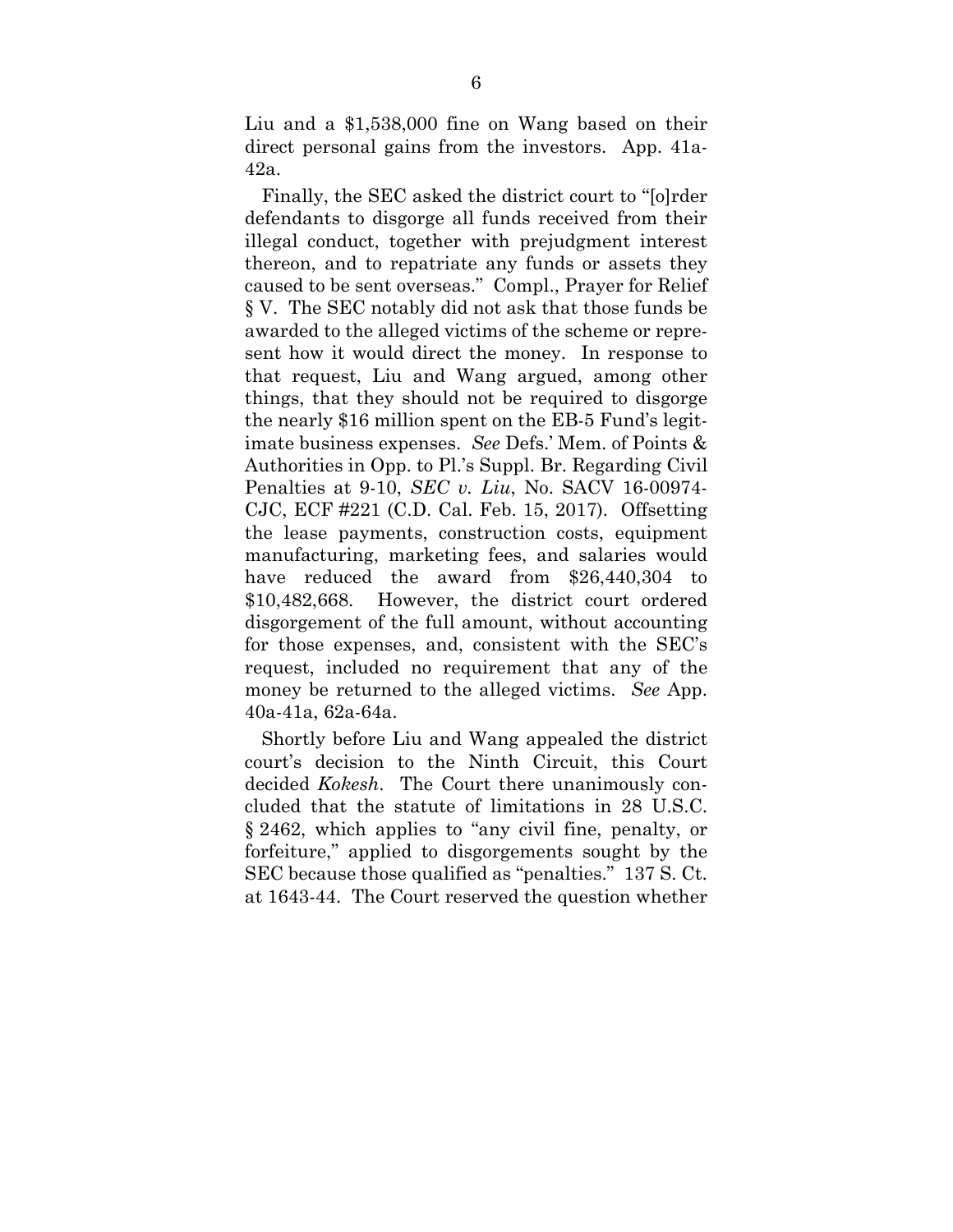the SEC could nevertheless continue to seek disgorgement (and whether prior case law on that point was correct): "Nothing in this opinion should be interpreted as an opinion on whether courts possess authority to order disgorgement in SEC enforcement proceedings or on whether courts have properly applied disgorgement principles in this context." *Id.*  at 1642 n.3.

On appeal to the Ninth Circuit, Liu and Wang argued that the district court "lacked statutory authority to award disgorgement" because, among other problems, this Court had held that it was a penalty, not an equitable remedy. Pet'rs C.A. Br. 48- 49. However, the Ninth Circuit concluded that it was still bound by pre-*Kokesh* circuit law that had upheld similar disgorgement awards. *See* App. 6a-7a ("*Kokesh* expressly refused to reach" whether the district court lacked the power to order the disgorgement award, "so that case is not 'clearly irreconcilable' with our longstanding precedent on this subject") (quoting *Miller v. Gammie*, 335 F.3d 889, 900 (9th Cir. 2003) (en banc)).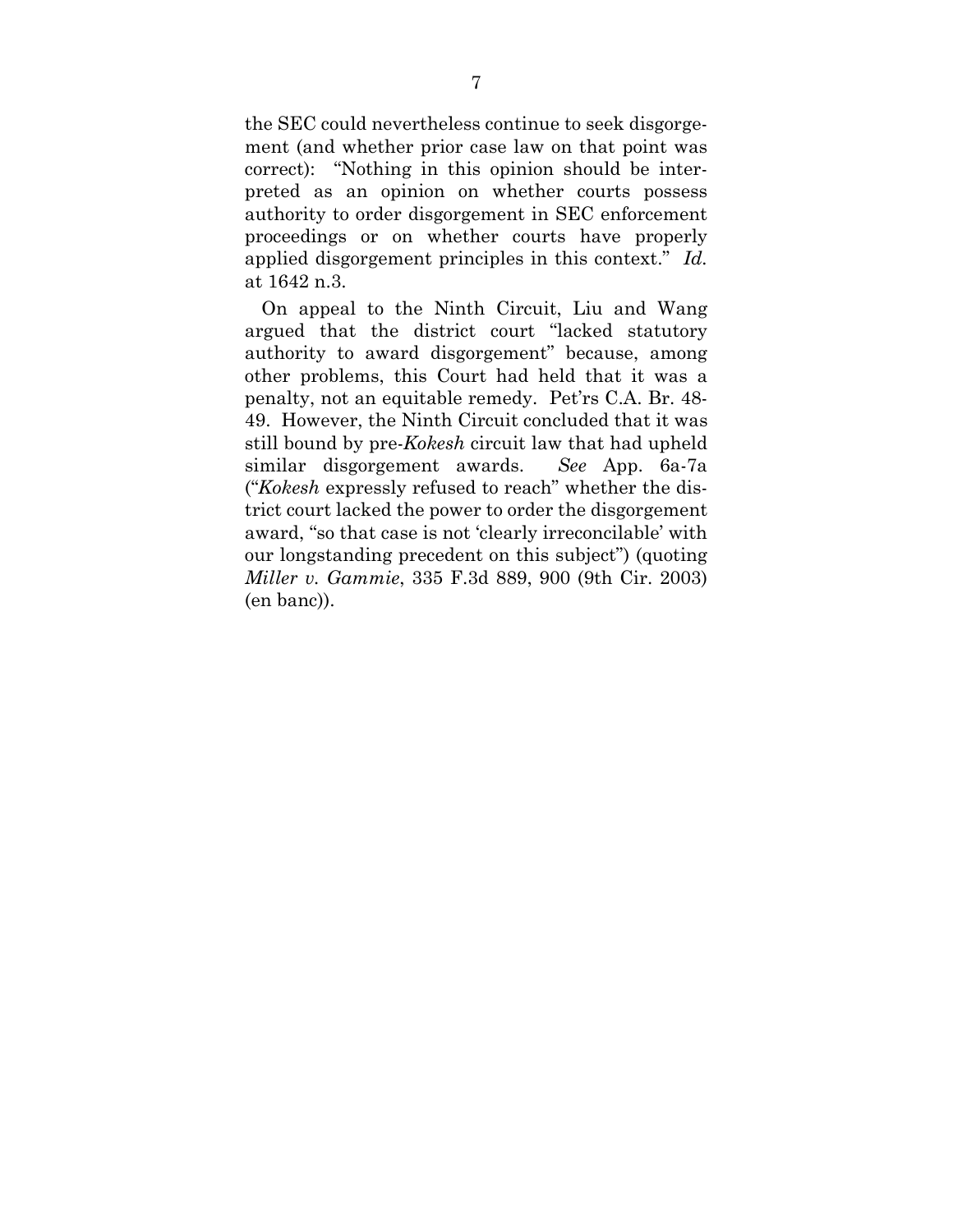# **I. WHETHER THE SEC MAY OBTAIN DIS-GORGEMENT IS AN IMPORTANT AND RE-CURRING QUESTION ON WHICH EXISTING LOWER COURT PRECEDENT IS INCOMPAT-IBLE WITH THIS COURT'S ANALYSIS**

The Ninth Circuit's decision imposed a penalty that Congress never authorized. Congress has authorized the SEC to seek only injunctions, 15 U.S.C. §§ 77t(b), 78u(d)(1), certain civil monetary penalties, *id.* §§ 77t(d), 78u(d)(3), and equitable relief, *id.* § 78u(d)(5). Equitable relief aims to restore the status quo that existed before the wrongdoing was committed. Disgorgement falls outside the scope of such relief because, as this Court held in *Kokesh v. SEC*, 137 S. Ct. 1635 (2017), it aims to punish violations of public law and deter others from the same. The Court should grant certiorari to address this important and frequently litigated issue and to clarify the law in the wake of *Kokesh.*

# **A. Congress Did Not Authorize Disgorgement Penalties**

Congress has expressly identified the forms of relief available to the SEC in civil cases such as this one: civil monetary penalties, injunctions, and "appropriate or necessary" equitable relief. 15 U.S.C. §§ 77t(b), (d),  $78u(d)(1)$ , (3), (5). Disgorgement does not fall within any of those categories. *See Kokesh*, 137 S. Ct. at 1640 (expressing surprise that the SEC seeks disgorgement when it has "a full panoply of enforcement tools" including the ability to "promulgate rules, investigate violations of those rules and the securities laws generally, and seek monetary penalties and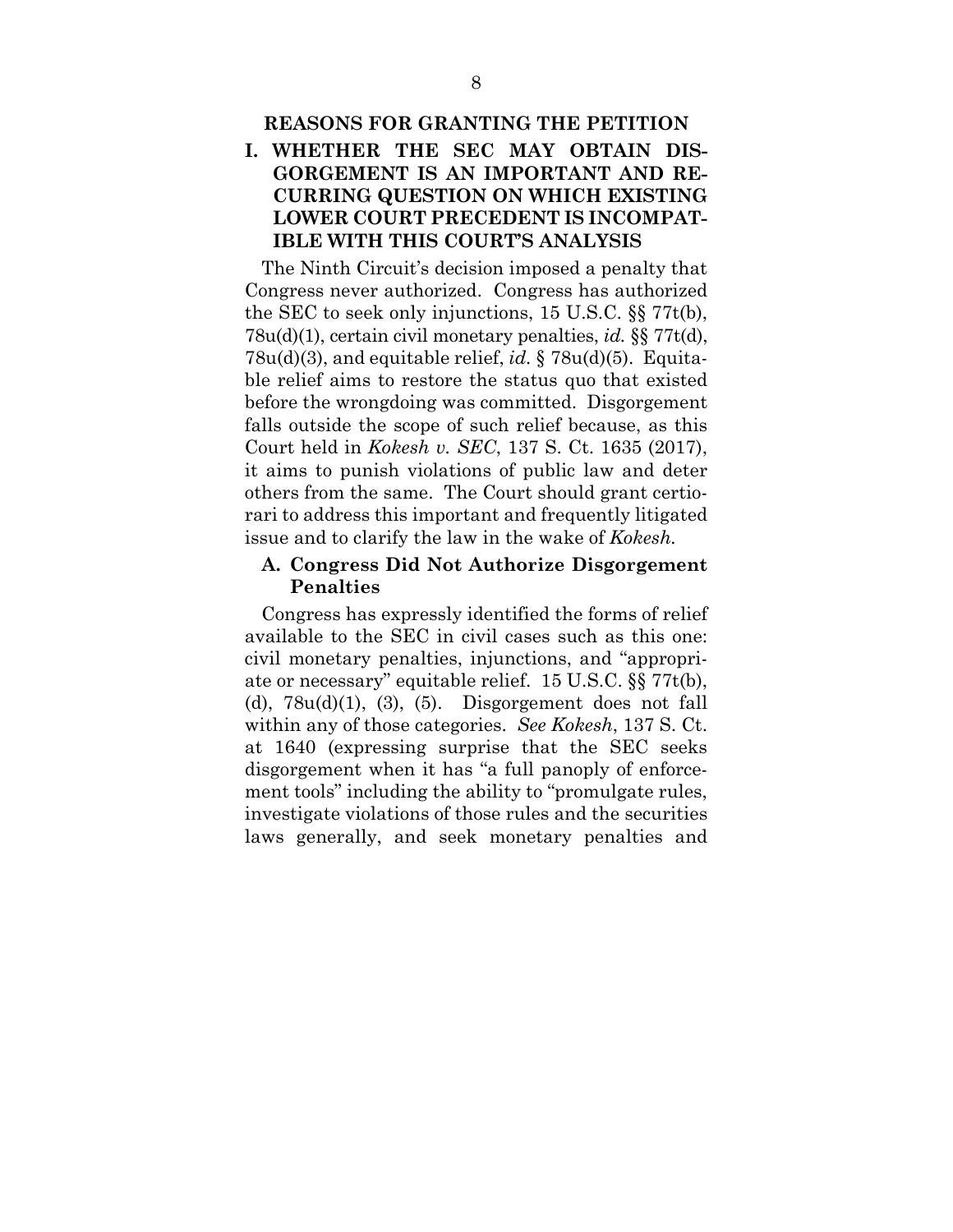injunctive relief for those violations").4 Indeed, at oral argument in *Kokesh*, no fewer than five Justices noted the lack of any clear statutory authority for disgorgement:

Justice Kennedy: Is it clear that the district court has statutory authority to do this? ... Ills there specific statutory authority that makes it clear that the district court can entertain this remedy?

. . .

Justice Sotomayor: Can we go back to the authority? . . . [I]f they're not doing restitution, how could that be the basis of disgorgement?

. . .

Justice Alito: [I]t would certainly be helpful and maybe essential to know what the authority for [disgorgement] is.

. . .

Chief Justice Roberts: [T]he SEC devised this [disgorgement] remedy or relied on this remedy without any support from Congress.

. . .

1

Justice Gorsuch: Well, here we don't know [when the disgorged money goes to the victim], because there's no statute governing it. We're just making it up.

Oral Arg. Tr. 7-9, 13, 31, 52, *Kokesh v. SEC*, No. 16- 529 (Apr. 18, 2017); *see also*, *e.g.*, *Sandoz Inc. v. Amgen Inc.*, 137 S. Ct. 1664, 1675 (2017) (holding that courts

<sup>4</sup> By contrast, Congress specifically provided for disgorgement, along with other forms of relief, through SEC administrative proceedings. *See* 15 U.S.C. § 78u-2(e) (allowing the SEC to "enter an order requiring accounting and disgorgement" in an administrative proceeding).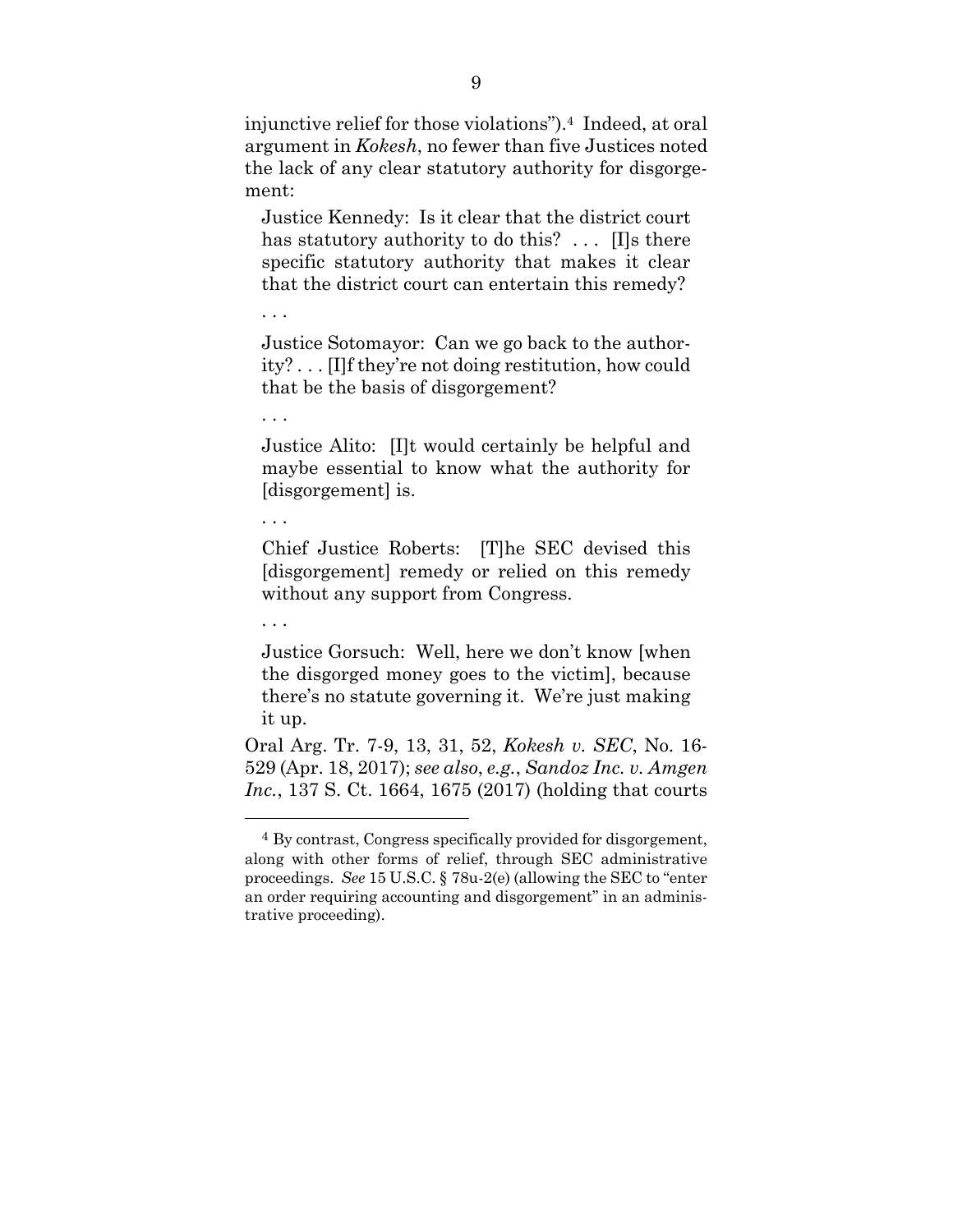may not provide remedies that are not authorized by the statutory scheme); *Ziglar v. Abbasi*, 137 S. Ct. 1843, 1855-56 (2017) (discussing this Court's presumption against implying causes of action).

Here, Congress has specified the remedies available to the SEC (and specifically cabined its authority to obtain monetary penalties), and it has not authorized disgorgement as a form of relief. *See Hinck v. United States*, 550 U.S. 501, 506 (2007) (following the "wellestablished principle" that courts should not read additional remedies into detailed remedial provisions); *cf. TVA v. Hill*, 437 U.S. 153, 195 (1978) ("[I]n our constitutional system the commitment to the separation of powers is too fundamental for us to pre-empt congressional action by judicially decreeing what accords with 'common sense and the public weal.'".

Nor is the disgorgement remedy supported by any express or implied authority of the federal courts to grant equitable relief. *But see* Resp. C.A. Br. 50-51 ("federal courts have broad equity powers to issue ancillary relief, including disgorgement of proceeds"). Equity aims to restore the status quo after a wrongdoing, not punish a wrongdoer. *See* Dan B. Dobbs & Caprice L. Roberts, *Law of Remedies* § 4.3, at 397 (3d ed. 2018); *Tull v. United States*, 481 U.S. 412, 424  $(1987)$  ("[A] court in equity ... may not enforce civil penalties."); *Hecht Co. v. Bowles*, 321 U.S. 321, 329-30 (1944) (explaining that equity is an "instrument for nice adjustment and reconciliation," not punishment); *Mertens v. Hewitt Assocs.*, 508 U.S. 248, 270-72 (1993) (White, J., dissenting) (reviewing scholarship and precedent that determined "courts of equity would not . . . enforce penalties or award punitive damages"); *Beals v. Washington Int'l, Inc.*, 386 A.2d 1156, 1159 (Del. Ch. 1978) (holding that punitive damages were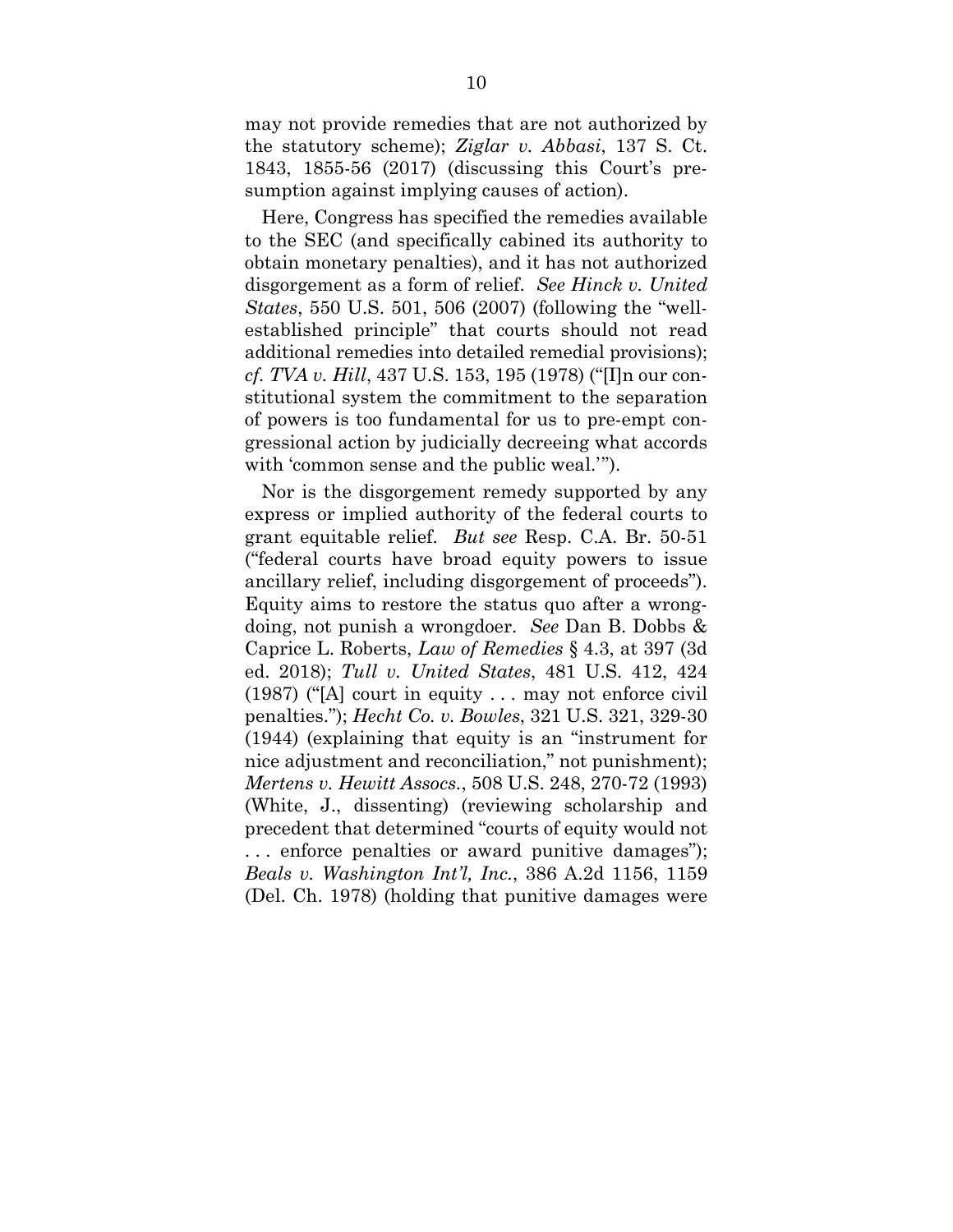unavailable in courts of equity); *Stevens v. Gladding*, 58 U.S. (17 How.) 447, 455 (1855) (holding that a statute that extends equity power of the courts over forfeitures does not include the right to award penalties).

Punishment, however, is exactly the aim of disgorgement in cases like this one. As the Court explained in *Kokesh*, "'[t]he primary purpose of disgorgement orders is to deter violations of the securities laws by depriving violators of their ill-gotten gains.'" 137 S. Ct. at 1643 (quoting *SEC v. Fischbach Corp.*, 133 F.3d 170, 175 (2d Cir. 1997)) (alteration in original). Indeed, in SEC cases, lower courts routinely order defendants to give up more money than what they personally gained from unlawful activities. *See id.* at 1644-45 (citing *SEC v. Contorinis*, 743 F.3d 296, 302 (2d Cir. 2014); *SEC v. Warde*, 151 F.3d 42, 49 (2d Cir. 1998); *SEC v. Clark*, 915 F.2d 439, 454 (9th Cir. 1990)). "In such cases, disgorgement does not simply restore the status quo; it leaves the defendant worse off." *Id.* at 1645.

That is precisely the circumstance here. Petitioners have been ordered to give up \$26,440,304. Most of that money was spent on lease payments, machines, and marketing efforts for Beverly. As a result, the disgorgement order puts petitioners in a significantly worse position, nearly \$16 million in debt, than their position before the alleged fraud. In addition to the statutorily authorized civil monetary penalty, the district court awarded a "disgorgement" penalty in an amount that petitioners did not personally possess in order to deter them, and the general public, from violating securities laws in the future.

In *Kokesh*, this Court further found that the SEC frequently does not return the disgorged funds to the victims. 137 S. Ct. at 1644. Citing *Porter v. Warner*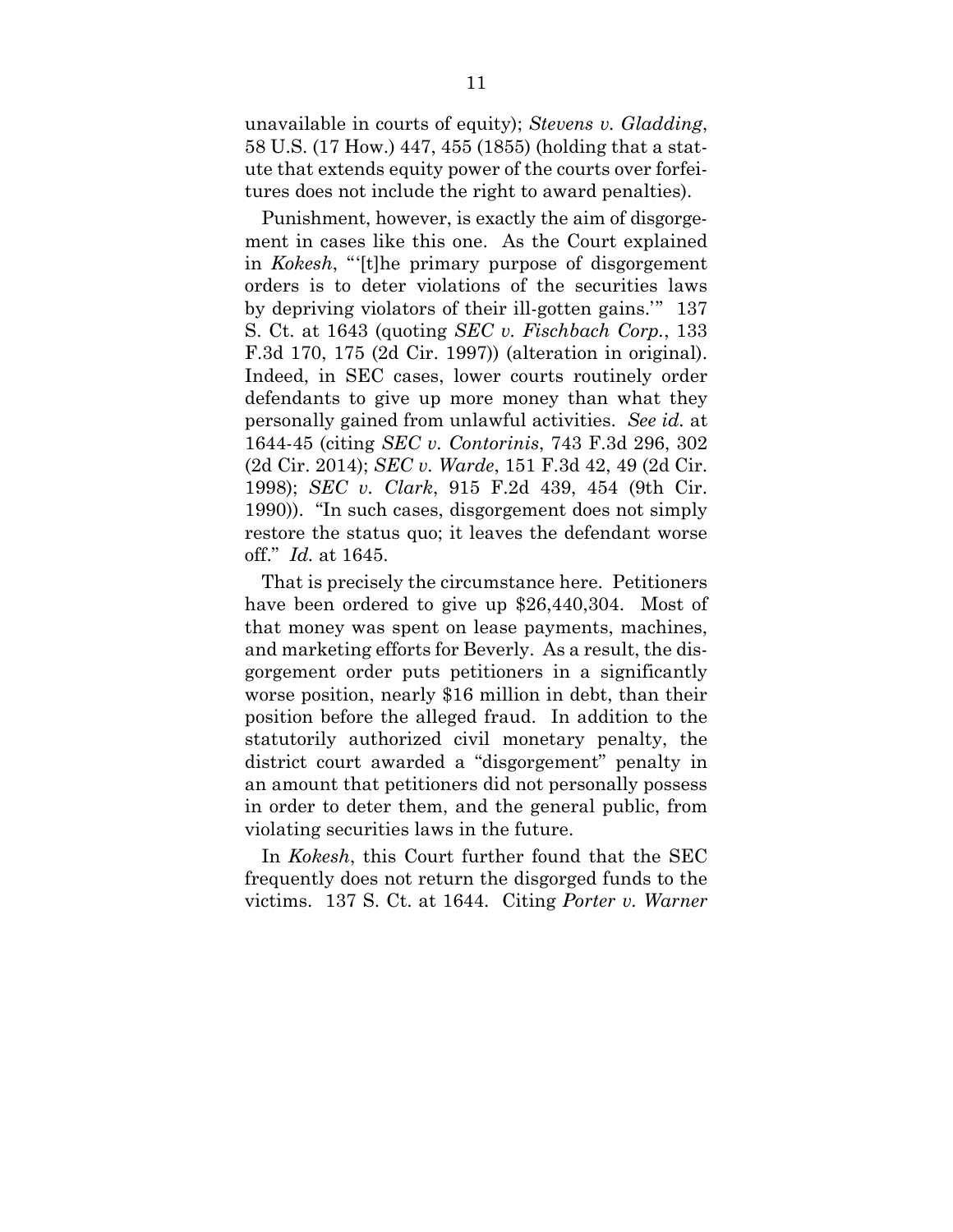*Holding Co.*, 328 U.S. 395, 402 (1946), for "distinguishing between restitution paid to an aggrieved party and penalties paid to the Government," this Court held that an order "to pay a noncompensatory sanction to the Government as a consequence of a legal violation" is a penalty. 137 S. Ct. at 1644. As this Court recognized, the failure to return the award to the victims is typical in SEC actions and results in most funds winding up with the SEC and ultimately in the U.S. Treasury. *See id.*; *SEC v. Lund*, 570 F. Supp. 1397, 1404 (C.D. Cal. 1983) (noting that "the practical details of the disgorgement" are rarely discussed).

Again, that is precisely the case here, where the relief sought by the SEC and awarded by the district court nowhere specifies that the disgorged funds will go directly (or even indirectly) to the alleged victims. *See* App. 40a-41a, 62a-64a. Indeed, the SEC asked the district court in this case to order that petitioners send the disgorged funds straight to the SEC. *See Liu*  Proposed Final Judgment at 3-4.

Finally, *Kokesh* determined that "SEC disgorgement is imposed by the courts as a consequence for violating . . . public laws." 137 S. Ct. at 1643. The Court reasoned that, as is typical for a penalty, disgorgement was ordered to protect the public interest, not to remedy an individual's harm. *Id.* This line between public and private interests also divides legal and equitable relief. Traditionally, the courts of equity did not order restitution to vindicate the public interest. Instead, they ordered restitution to restore justice between the private parties before them. *See Tull*, 481 U.S. at 424 ("Restitution is limited to 'restoring the status quo and ordering the return of that which rightfully belongs to the purchaser or tenant.'")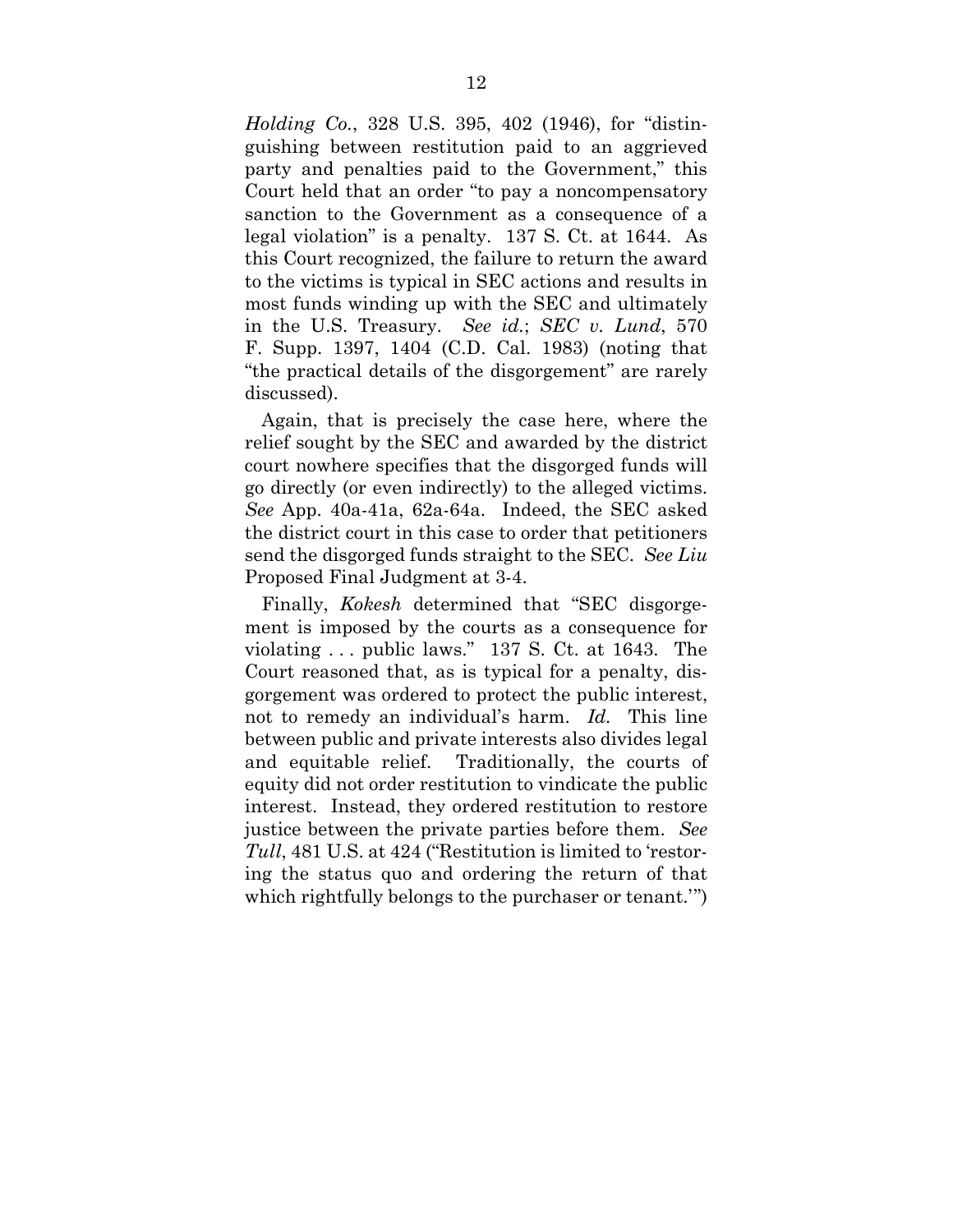(quoting *Porter*, 328 U.S. at 402). Again, because this case also involves the same SEC civil enforcement authority, the logic of *Kokesh* directly applies here, and it confirms that the district court should not have awarded disgorgement in this case.

# **B. The SEC Routinely Relies on "Equitable" Disgorgement To Collect Billions of Dollars in Unauthorized Penalties**

The SEC has long asked for, and obtained, disgorgement as a form of equitable relief. *See SEC v. Pardue*, 367 F. Supp. 2d 773, 778 (E.D. Pa. 2005) ("Disgorgement has become the routine remedy for a securities enforcement action."); James Tyler Kirk, *Deranged Disgorgement*, 8 J. Bus. Entrepreneurship & L. 131, 134 (2014) ("Today, the legitimacy of disgorgement in SEC enforcement actions is unchallenged.").

The SEC first successfully obtained disgorgement in *SEC v. Texas Gulf Sulphur Co.*, 312 F. Supp. 77 (S.D.N.Y. 1970), *aff'd in part, rev'd and remanded in part on other grounds*, 446 F.2d 1301 (2d Cir. 1971). *See* Stephen M. Bainbridge, Kokesh *Footnote Three Notwithstanding: The Future of the Disgorgement Penalty in SEC Cases*, 56 Wash. U. J.L. & Pol'y 17, 20- 21 (2018). The Second Circuit affirmed the award, adding that "the SEC may seek other than injunctive relief in order to effectuate the purposes of the Act." *SEC v. Texas Gulf Sulphur Co.*, 446 F.2d 1301, 1308 (2d Cir. 1971). Even there, however, the court noted that such equitable relief must be "remedial" and thus cannot be "a penalty assessment." *Id.*

By the time Congress authorized civil monetary penalties in 1990, *see* Securities Enforcement Remedies and Penny Stock Reform Act of 1990, Pub. L. No. 101-429, §§ 101, 201(2), 104 Stat. 931, 932-33, 936-37 (codified in relevant part at 15 U.S.C. §§ 77t, 78u),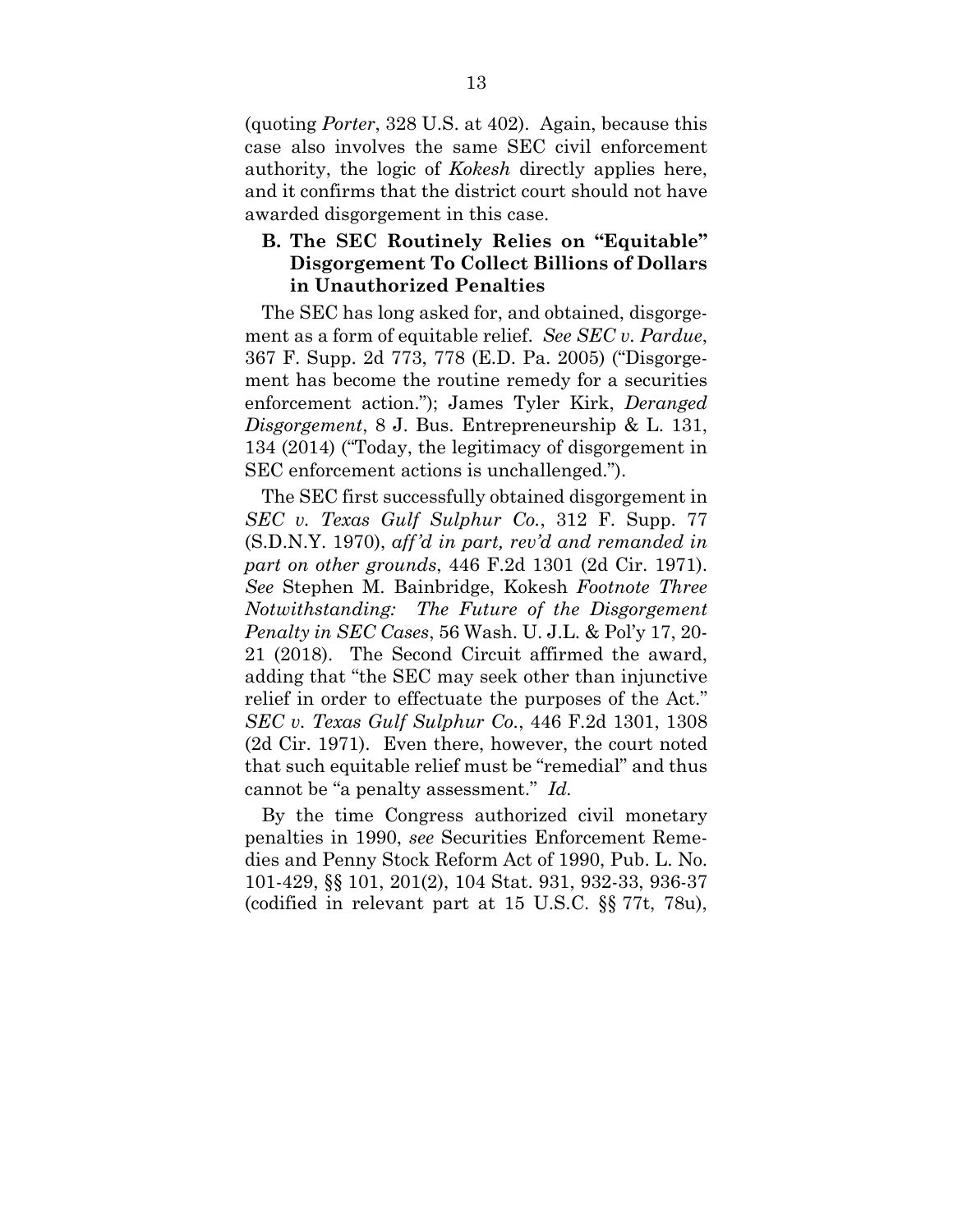seeking disgorgement as equitable relief had become an entrenched agency practice. *See SEC v. First City Fin. Corp.*, 890 F.2d 1215, 1230 (D.C. Cir. 1989) ("[D]isgorgement is rather routinely ordered for insider trading violations despite a similar lack of specific authorizations for that remedy under the securities law."); *SEC v. Rind*, 991 F.2d 1486, 1493 (9th Cir. 1993) (reviewing the practice of awarding disgorgement as an equitable remedy).

The SEC now routinely seeks disgorgement and, by asking for such relief, has collected billions more dollars than the amounts Congress authorized. *See*  Steven Peikin, SEC, *Remedies and Relief in SEC Enforcement Actions* (Oct. 3, 2018) ("[t]he Commission has obtained disgorgement in a wide variety of matters, . . . [and] disgorgement is a central component of meaningful relief");5 SEC, *Report Pursuant to Section 308(c) of the Sarbanes Oxley Act of 2002*, at 24 (2003) ("[t]he Commission intends to continue . . . aggressively asserting legal arguments for disgorgement").<sup>6</sup> In 2018 alone, the SEC collected \$2.51 billion through disgorgement, as opposed to \$1.44 billion in civil monetary penalties. *See* SEC, *2018 Annual Report* 11.7 Earlier this year, in January 2019, the SEC announced an \$892 million disgorgement penalty from a single case. *See* SEC, *Court Orders \$1 Billion Judgment Against Operators of Woodbridge Ponzi* 

<sup>5</sup> *Available at* https://www.sec.gov/news/speech/speech-peikin-100318.

<sup>6</sup> *Available at* https://www.sec.gov/news/studies/sox308creport. pdf.

<sup>7</sup> *Available at* https://www.sec.gov/files/enforcement-annualreport-2018.pdf.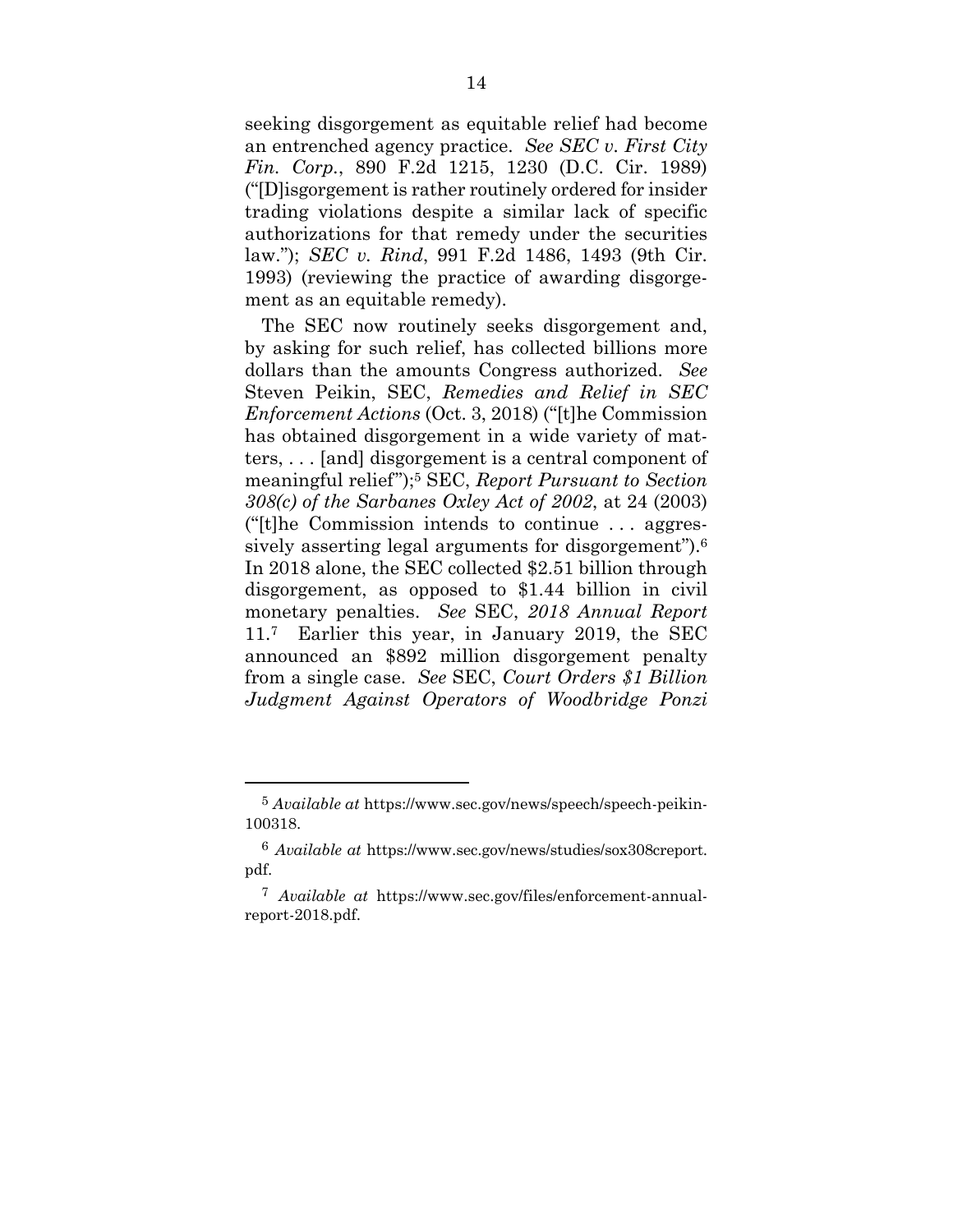*Scheme Targeting Retail Investors*, Press Release 2019-3 (Jan. 28, 2019).8

Beyond that, even when there is no public record that the SEC sought disgorgement from an individual, there is a good chance that the agency threatened a steep penalty to reach a favorable settlement. *See*, *e.g.*, Verity Winship & Jennifer K. Robbennolt, *An Empirical Study of Admissions in SEC Settlements*, 60 Ariz. L. Rev. 1, 17-18 (2018) (finding that the SEC collected \$800 million in disgorgement through settlements from 2010 until 2017). Disgorgement is especially risky to defendants because Congress, by remaining silent on this issue, did not limit its scope. That stands in stark contrast to the civil monetary penalties that Congress has authorized – where the permissible amount of a penalty is specified by law, 15 U.S.C. §§ 77t(d), 78u(d)(3)(B). Further, because disgorgement is awarded from a court's equitable discretion, the amount does not have to be proven with any particular rigor. Courts simply ask the SEC for a "'reasonable approximation of profits causally connected to the violation.'" *SEC v. Whittemore*, 659 F.3d 1, 7 (D.C. Cir. 2011) (quoting *First City Fin.*, 890 F.2d at 1231). The defendant shoulders the burden of showing that the SEC's estimate is unreasonable. *See id.* Such a lopsided standard gives the SEC significant leverage, which means more power to the agency that Congress did not grant.

<sup>8</sup> *Available at* https://www.sec.gov/news/press-release/2019-3.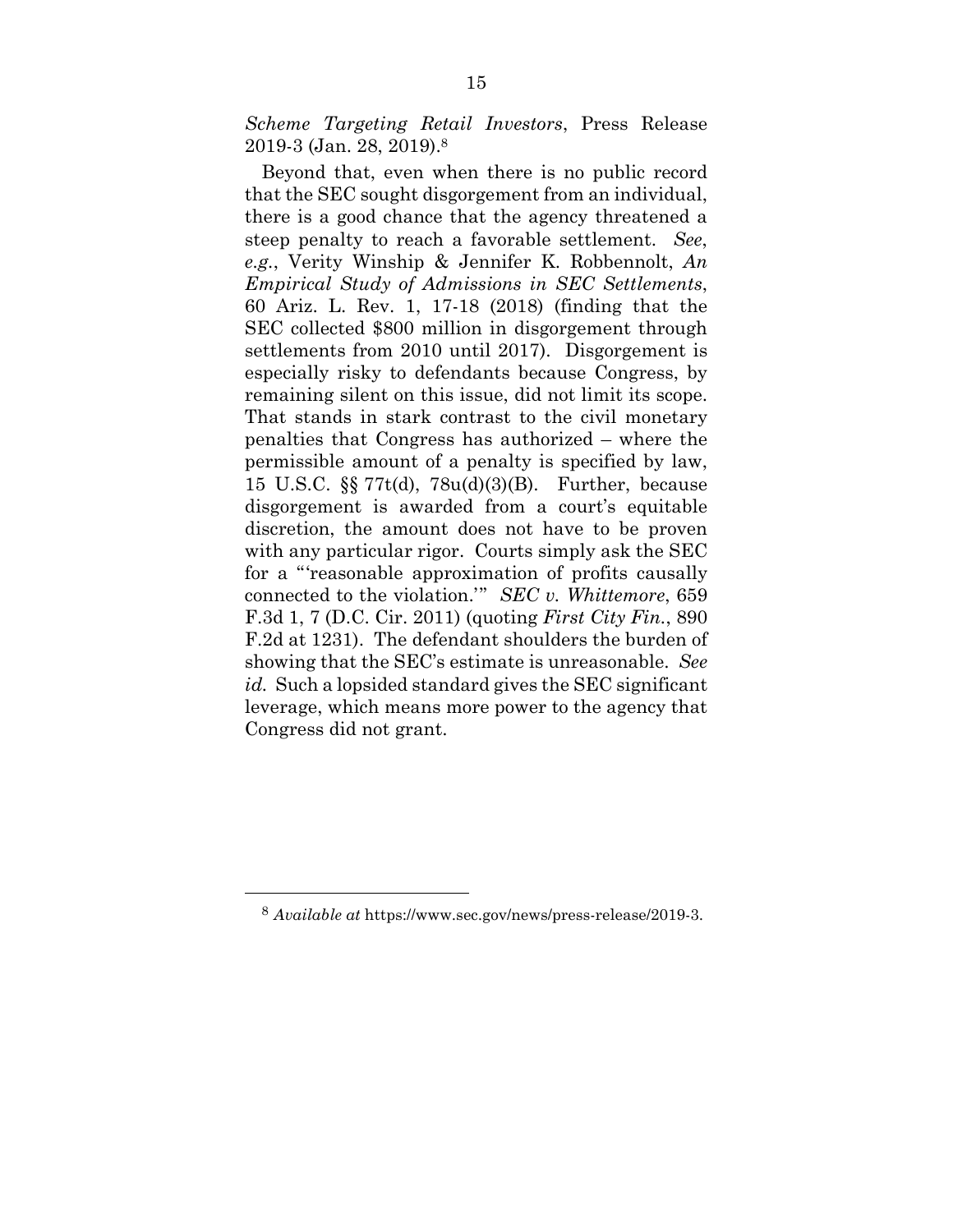## **A. Circuit Courts Have Struggled To Align Their Precedents with this Court's Analysis**

The contention that disgorgement is a form of equitable relief faced appropriate skepticism from scholars even before *Kokesh*. *See*, *e.g.*, Francesco A. DeLuca, *Sheathing Restitution's Dagger Under the Securities Acts: Why Federal Courts Are Powerless to Order Disgorgement in SEC Proceedings*, 33 Rev. Banking & Fin. L. 899, 930 (2014) ("[O]ne might conclude that the future looks bleak for the continued viability of the SEC's disgorgement remedy. Such a conclusion is overly optimistic, as the remedy's future is hopeless."); George P. Roach, *A Default Rule of Omnipotence: Implied Jurisdiction and Exaggerated Remedies in Equity for Federal Agencies*, 12 Fordham J. Corp. & Fin. L. 1, 74 (2007) ("[I]f the agency seeks personal liability for the defendant or proposes to calculate the [disgorgement] restitution in a manner suggesting punitive relief, the claim is even less likely to [be] found compatible with traditional restitution in equity.").

Nevertheless, before *Kokesh*, the circuit courts consistently held that disgorgement fell within traditional theories of equity. For instance, the Second Circuit held that, "[b]ecause chancery courts possessed the power to order equitable disgorgement in the eighteenth century, we hold that contemporary federal courts are vested with the same authority by the Constitution and the Judiciary Act." *SEC v. Cavanagh*, 445 F.3d 105, 118-20 (2d Cir. 2006); *see also SEC v. Huffman*, 996 F.2d 800, 802-03 (5th Cir. 1993) (describing disgorgement as an equitable injunction in the public interest). *But see* DeLuca, 33 Rev. Banking & Fin. L. at 933 (calling the reasoning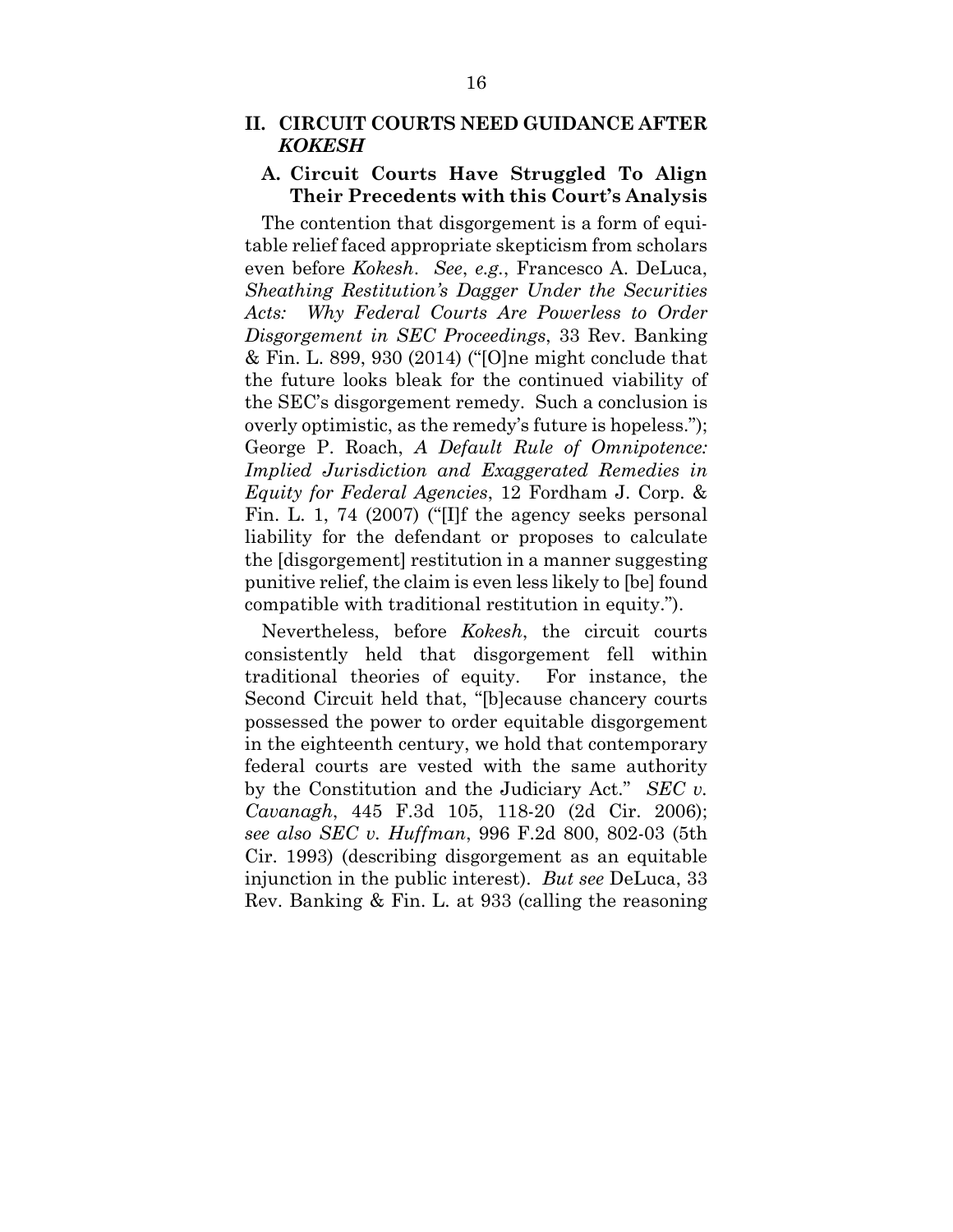in *Cavanagh* the "fallout of decades of neglect of equitable jurisprudence in American law schools and years of relaxed judicial scrutiny of SEC arguments for disgorgement in the federal courts") (footnote omitted).

But no matter how circuits have justified disgorgement remedies, they all believed (wrongly) that it was remedial, not punitive. *See*, *e.g.*, *SEC v. Teo*, 746 F.3d 90, 106 n.29 (3d Cir. 2014) (drawing the line of equity between remedial and punitive relief); *SEC v. Contorinis*, 743 F.3d at 301 ("disgorgement does not serve a punitive function"); *Hateley v. SEC*, 8 F.3d 653, 656 (9th Cir. 1993) (holding that disgorgement cannot be a "*fine* levied against the petitioners as *punishment*"); *First City Fin.*, 890 F.2d at 1231 ("[D]isgorgement may not be used punitively."); *Rowe v. Maremont Corp.*, 850 F.2d 1226, 1241 (7th Cir. 1988) (explaining that a monetary penalty could not have been equitable disgorgement); *SEC v. MacDonald*, 699 F.2d 47, 54 (1st Cir. 1983) (en banc) (explaining that disgorgement should not be punitive); *SEC v. Blatt*, 583 F.2d 1325, 1335 (5th Cir. 1978) ("Disgorgement is remedial and not punitive. The court's power to order disgorgement extends only to the amount with interest by which the defendant profited from his wrongdoing. Any further sum would constitute a penalty assessment."); *FTC v. LoanPointe, LLC*, 525 F. App'x 696, 698 (10th Cir. 2013) ("[d]isgorgement is remedial rather than punitive").9

<u>.</u>

<sup>&</sup>lt;sup>9</sup> Because these courts understood disgorgement to be equitable, they approved disgorgement awards alongside civil monetary penalties despite statutory limits on the latter. *See* 15 U.S.C. § 78u(d)(3) (setting out penalty "tiers" with different maximum amounts). For example, the Eleventh Circuit defended the district court's award of disgorgement on top of civil monetary penalties by explaining that they "deal with different concerns."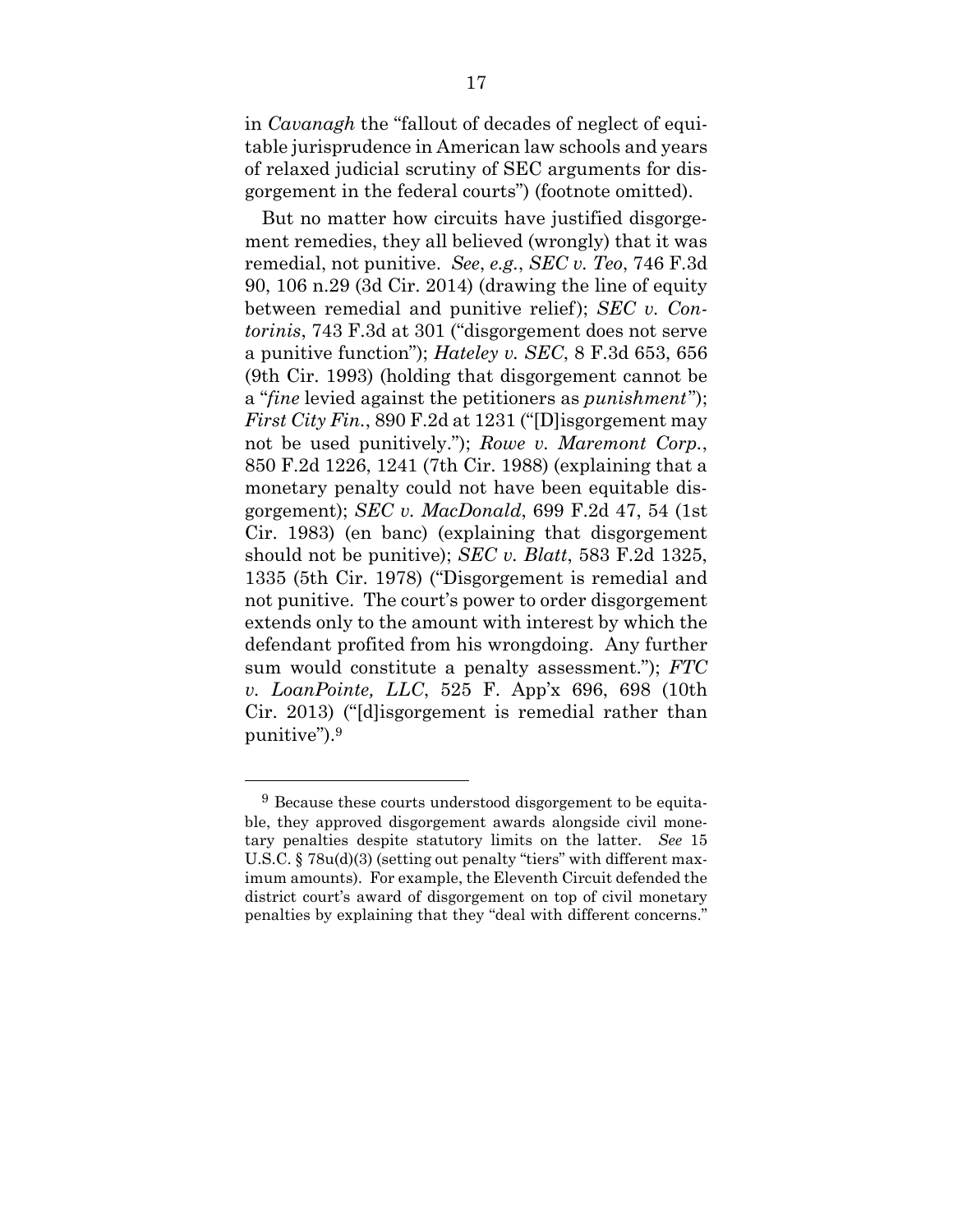After *Kokesh*, the notion that disgorgement is remedial and not punitive is untenable. As the Court stated, "[b]ecause disgorgement orders 'go beyond compensation, are intended to punish, and label defendants wrongdoers' as a consequence of violating public laws, they represent a penalty." 137 S. Ct. at 1645 (quoting *Gabelli v. SEC*, 568 U.S. 442, 451-52 (2013)) (citation omitted). *See* Roach, 12 Fordham J. Corp. & Fin. L. at 43-44 ("As penalties or disguised fines, disgorgement orders are not part of traditional equitable remedies and the federal district courts have no jurisdiction to hear claims for such remedies.").

For that reason, then-Judge Kavanaugh concluded that *Kokesh* required the D.C. Circuit to revise its approach to SEC enforcement. In *Saad v. SEC*, 873 F.3d 297 (D.C. Cir. 2017), he explained that this Court's reasoning in *Kokesh* "overturned a line of cases from [the D.C. Circuit] that had concluded that disgorgement was remedial and not punitive." *Id*. at 305 (Kavanaugh, J., concurring). Those cases upheld the disgorgement power as a way "to prevent unjust enrichment" instead of penalizing wrongdoers. *Zacharias v. SEC*, 569 F.3d 458, 471-72 (D.C. Cir. 2009) (per curiam); *see SEC v. Banner Fund Int'l*, 211 F.3d 602, 617 (D.C. Cir. 2000) (explaining that disgorgement was an appropriate award because it prevented unjust enrichment without punishing the defendant). As of now, however, the D.C. Circuit's precedents still stand.

*SEC v. Merchant Capital, LLC*, 486 F. App'x 93, 96 (11th Cir. 2012) (per curiam); *see also SEC v. Sargent*, 329 F.3d 34, 41 (1st Cir. 2003) (distinguishing disgorgement from civil penalties because disgorgement was meant to restore the status quo instead of punish the defendant).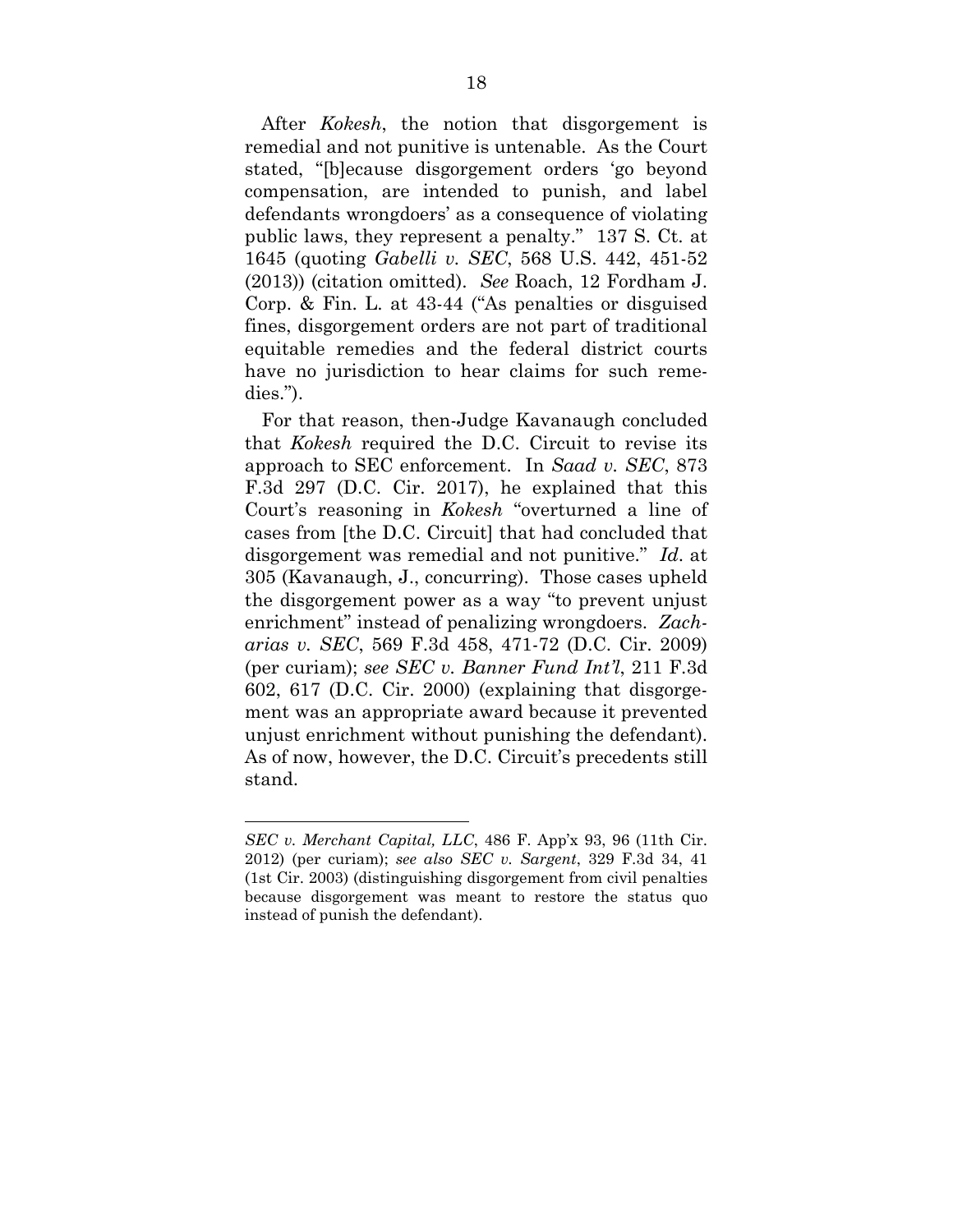Other circuit courts have relied on pre-*Kokesh*  precedent to uphold disgorgement awards under established circuit precedent. *See*, *e.g.*, *FTC v. AMG Capital Mgmt., LLC*, 910 F.3d 417, 426-27 (9th Cir. 2018); *SEC v. Hall*, 759 F. App'x 877, 882-83 (11th Cir. 2019) (per curiam); *SEC v. Metter*, 706 F. App'x 699, 702 (2d Cir. 2017); *see also*, *e.g.*, *SEC v. Ahmed*, 343 F. Supp. 3d 16, 26-27 (D. Conn. 2018); *SEC v. Jammin Java Corp.*, No. 2:15-cv-08921 SVW (MRWx), 2017 WL 4286180, at \*3 (C.D. Cal. Sept. 14, 2017), *aff'd sub nom. SEC v. Weaver*, No. 17-56423, 2019 WL 2024360 (9th Cir. May 8, 2019).

As in the D.C. Circuit, however, some circuit court judges have concluded that relying on such cases post-*Kokesh* is unsustainable. As Judge O'Scannlain explained in the Ninth Circuit, *Kokesh* "undermines a premise in our reasoning: that restitution . . . is an 'equitable' remedy at all." *AMG Capital Mgmt.*, 910 F.3d at 429 (O'Scannlain, J., specially concurring). Similarly, in the Sixth Circuit, Judge Merritt noted that "'equitable disgorgement' . . . may not even be applicable in SEC contexts for much longer in light of" *Kokesh*. *Osborn v. Griffin*, 865 F.3d 417, 470 n.1 (6th Cir. 2017) (Merritt, J., dissenting). This is thus not only a frequently litigated issue, but also one that calls for guidance so that circuits can align their case law with this Court's analysis in *Kokesh.*

## **B. Numerous Other Agencies Seek "Equitable Disgorgement"**

The issue here is significant, moreover, not only to the statutory limits of the SEC's enforcement powers,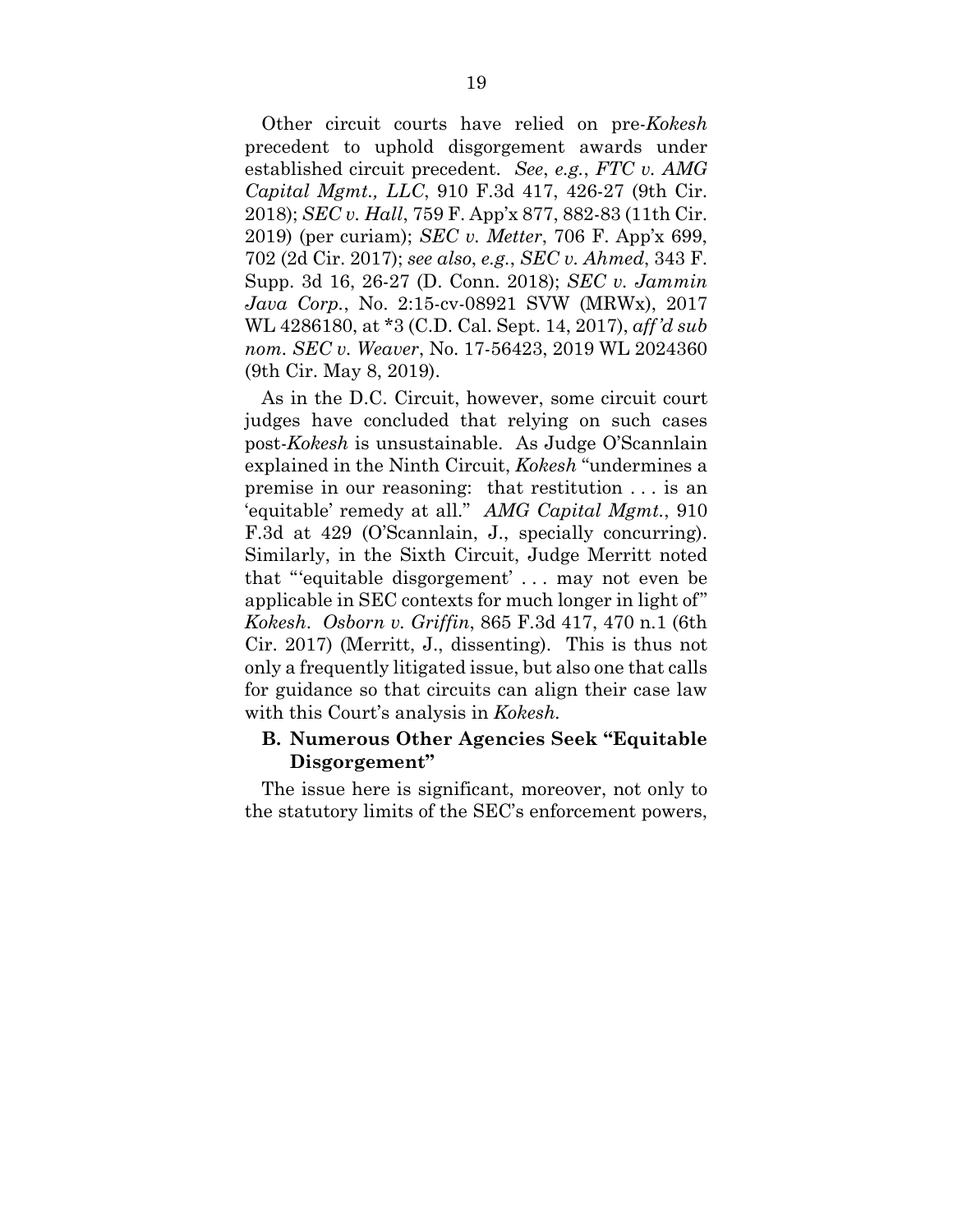but also to the appropriate limits on the power of other agencies.10

The SEC is one of several agencies that rely on implied equitable powers to seek hefty monetary awards. Nearly 100 statutes allow courts to fashion relief through their equitable powers. *See* DeLuca, 33 Rev. Banking & Fin. L. at 901 n.4. And, like the SEC, many other agencies seek disgorgement under courts' "general" equitable jurisdiction. *See* Roach, 12 Fordham J. Corp. & Fin. L. at 75 n.253.

For instance, the Federal Trade Commission ("FTC") treats disgorgement similarly to the SEC. *See*, *e.g.*, *AMG Capital Mgmt.*, 910 F.3d at 426-27. Much like the SEC, the FTC is authorized by statute to seek injunctive relief, *see* Federal Trade Commission Act  $\S 13(b)$ , 15 U.S.C.  $\S 53(b)$ , but has no express authority to seek disgorgement. In 2012, the FTC withdrew a 2003 policy statement because it "create[d]

<sup>10</sup> The scope of equity also directly affects constitutional rights. For example, the Seventh Amendment does not preserve a right to a trial by jury for claims in equity. By broadly sweeping claims for money damages within the category of equitable relief, disgorgement awards have eroded defendants' rights to a jury trial. *See*, *e.g.*, *Texas Advanced Optoelectronic Sols., Inc. v. Renesas Elecs. Am., Inc.*, 895 F.3d 1304, 1321-22, 1326 (Fed. Cir. 2018) (citing *Kokesh* in an analysis of the equitable nature of disgorgement for a trade secret misappropriation claim and concluding the Seventh Amendment did not provide a jury right), *petition for cert. pending*, No. 18-600 (U.S.); *FTC v. Commerce Planet, Inc.*, 815 F.3d 593, 602 (9th Cir. 2016) (holding that a claim under § 13(b) of the Federal Trade Commission Act was equitable for "Seventh Amendment purposes"); *United States v. Accolade Constr. Grp.*, *Inc.*, No. 15 Civ. 5855 (JCF), 2017 WL 2271462, at \*2 (S.D.N.Y. May 23, 2017) (finding that the Seventh Amendment did not provide a right to a jury trial for disgorgement awarded to the Environmental Protection Agency ("EPA") under implied equitable jurisdiction).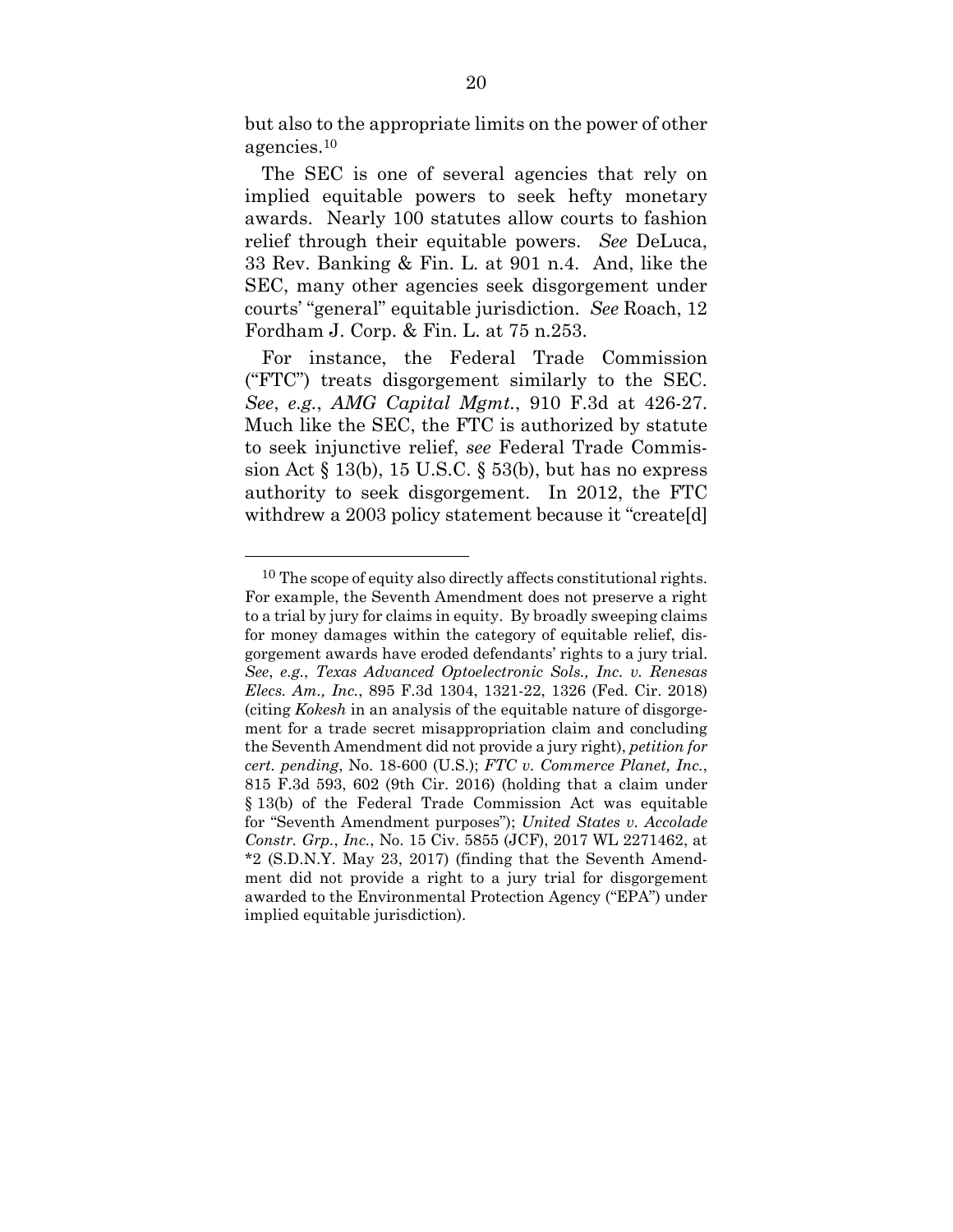an overly restrictive view of the Commission's options for equitable remedies" in antitrust suits by reserving disgorgement for "exceptional cases." FTC, Statement of the Commission, *Withdrawal of the Commission's Policy Statement on Monetary Equitable Remedies in Competition Cases* (July 31, 2012).11 Now, the FTC regularly seeks and receives hundreds of millions of dollars in disgorgement awards based on implied jurisdiction in equity, and the penalty has become the cornerstone of the agency's enforcement strategy. *See*  George P. Roach*, Counter-Restitution for Monetary Remedies in Equity*, 68 Wash. & Lee L. Rev. 1271, 1314-15 (2011); *see also*, *e.g.*, *Commerce Planet*, 815 F.3d at 597, 600.

The Food and Drug Administration has likewise been relying on implied equitable powers to seek disgorgement under the Federal Food, Drug, and Cosmetic Act. *See*, *e.g.*, *United States v. Universal Mgmt. Servs., Inc.*, 191 F.3d 750, 762 (6th Cir. 1999); *United States v. Lane Labs-USA Inc.*, 427 F.3d 219, 225 (3d Cir. 2005). The Commodity Futures Trading Commission has done the same under the Commodity Exchange Act. *See CFTC v. Co Petro Mktg. Grp., Inc.*, 680 F.2d 573, 582-83 (9th Cir. 1982).12

<sup>11</sup> *Available at* https://www.ftc.gov/system/files/documents/ public\_statements/296171/120731commstmt-monetaryremedies. pdf.

<sup>12</sup> Other agencies likewise assert the right to seek disgorgement as equitable relief. *See*, *e.g.*, *CFPB v. Gordon*, 819 F.3d 1179, 1195 (9th Cir. 2016) (Consumer Financial Protection Bureau), *cert. denied*, 137 S. Ct. 2291 (2017); *FERC v. Powhatan Energy Fund, LLC*, 345 F. Supp. 3d 682, 698 (E.D. Va. 2018) (Federal Energy Regulatory Commission), *appeal pending*, No. 18-2326 (4th Cir.); *Accolade Constr. Grp.*, 2017 WL 2271462, at \*2 (EPA).